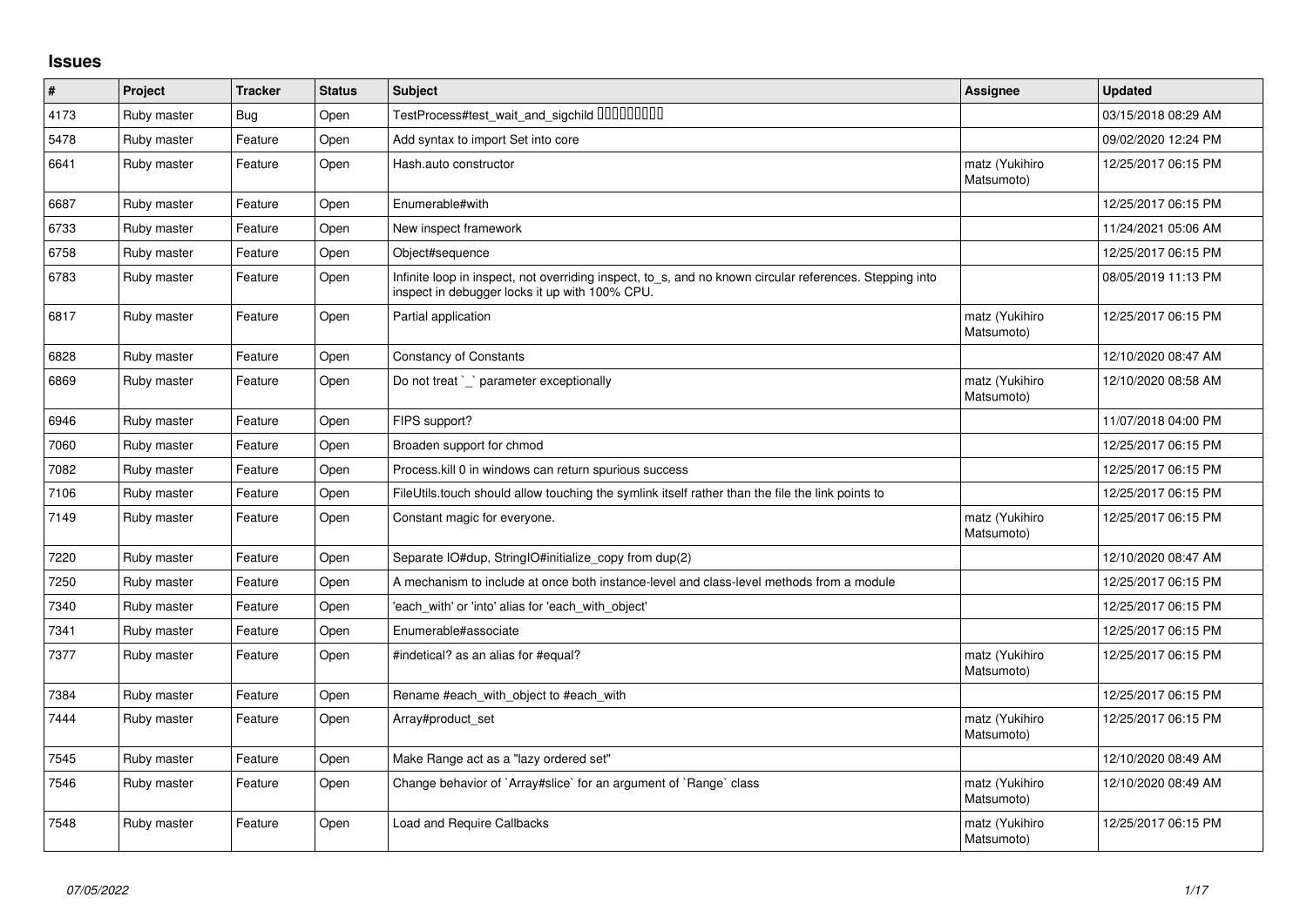| $\sharp$ | Project     | <b>Tracker</b> | <b>Status</b> | Subject                                                                                         | Assignee                              | <b>Updated</b>      |
|----------|-------------|----------------|---------------|-------------------------------------------------------------------------------------------------|---------------------------------------|---------------------|
| 7604     | Ruby master | Feature        | Open          | Make === comparison operator ability to delegate comparison to an argument                      | matz (Yukihiro<br>Matsumoto)          | 12/25/2017 06:15 PM |
| 7611     | Ruby master | Feature        | Open          | Focal method for all loads/requires                                                             | matz (Yukihiro<br>Matsumoto)          | 12/25/2017 06:15 PM |
| 7614     | Ruby master | Feature        | Open          | alias_accessor                                                                                  | matz (Yukihiro<br>Matsumoto)          | 12/25/2017 06:15 PM |
| 7654     | Ruby master | Feature        | Open          | Add optional code block to IO::readlines                                                        | matz (Yukihiro<br>Matsumoto)          | 12/25/2017 06:15 PM |
| 7657     | Ruby master | Feature        | Open          | Array#& doesn't accept Enumerables                                                              | matz (Yukihiro<br>Matsumoto)          | 12/25/2017 06:15 PM |
| 7702     | Ruby master | Feature        | Open          | Remove Proc#binding                                                                             | matz (Yukihiro<br>Matsumoto)          | 07/15/2019 07:39 PM |
| 7704     | Ruby master | Feature        | Open          | Add a list of enabled (experimental) language features.                                         | matz (Yukihiro<br>Matsumoto)          | 12/25/2017 06:15 PM |
| 7708     | Ruby master | Feature        | Open          | support for patches list                                                                        |                                       | 12/25/2017 06:15 PM |
| 7742     | Ruby master | Bug            | Open          | System encoding (Windows-1258) is not recognized by Ruby to convert back to UTF-8               | duerst (Martin Dürst)                 | 12/25/2017 06:15 PM |
| 7745     | Ruby master | Feature        | Open          | lib/observer.rb: Observers are compared by identity                                             | nobu (Nobuyoshi<br>Nakada)            | 12/25/2017 06:15 PM |
| 7747     | Ruby master | Feature        | Open          | Expanded API for Binding semantics                                                              |                                       | 12/23/2021 11:43 PM |
| 7748     | Ruby master | Feature        | Open          | Contextual send                                                                                 | matz (Yukihiro<br>Matsumoto)          | 12/10/2020 08:53 AM |
| 7788     | Ruby master | Feature        | Open          | YAML Tag Schema Support                                                                         | tenderlovemaking<br>(Aaron Patterson) | 12/25/2017 06:15 PM |
| 7795     | Ruby master | Feature        | Open          | Symbol.defined? and/or to_existing_symbol                                                       | matz (Yukihiro<br>Matsumoto)          | 12/25/2017 06:15 PM |
| 7840     | Ruby master | Bug            | Open          | -Wdeclaration-after-statement is valid for C/ObjC but not for C++                               | nobu (Nobuyoshi<br>Nakada)            | 06/02/2020 04:41 PM |
| 7845     | Ruby master | Feature        | Open          | Strip doesn't handle unicode space characters in ruby 1.9.2 & 1.9.3 (does in 1.9.1)             |                                       | 12/23/2021 11:43 PM |
| 7848     | Ruby master | Feature        | Open          | Restore default state for core ruby objects                                                     | matz (Yukihiro<br>Matsumoto)          | 12/25/2017 06:15 PM |
| 7876     | Ruby master | Feature        | Open          | Add method for accessing Class from within Singleton Class                                      | matz (Yukihiro<br>Matsumoto)          | 12/25/2017 06:15 PM |
| 7883     | Ruby master | Feature        | Open          | Add Regex#to_proc                                                                               | matz (Yukihiro<br>Matsumoto)          | 12/25/2017 06:15 PM |
| 7892     | Ruby master | Bug            | Open          | MIME encoding bug of NKF.nkf                                                                    | naruse (Yui NARUSE)                   | 12/25/2017 06:15 PM |
| 7895     | Ruby master | Feature        | Open          | Exception#backtrace_locations to go with Thread#backtrace_locations and Kernel#caller_locations |                                       | 12/23/2021 11:43 PM |
| 7914     | Ruby master | Feature        | Open          | Case for local class methods                                                                    | matz (Yukihiro<br>Matsumoto)          | 12/25/2017 06:15 PM |
| 7981     | Ruby master | Feature        | Open          | ruby does not respect --                                                                        |                                       | 02/28/2013 02:49 PM |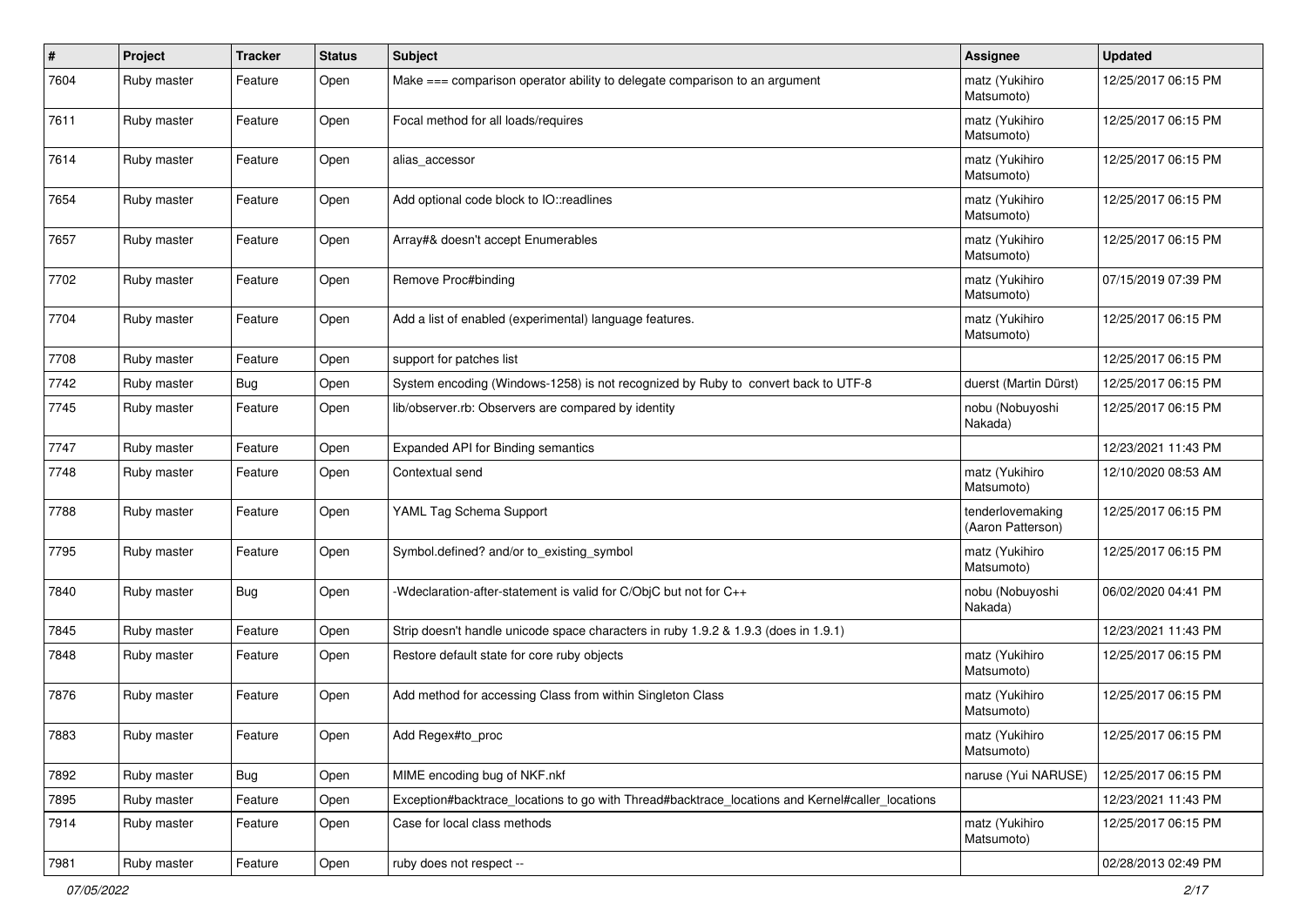| $\vert$ # | Project     | <b>Tracker</b> | <b>Status</b> | <b>Subject</b>                                                                            | <b>Assignee</b>                        | <b>Updated</b>      |
|-----------|-------------|----------------|---------------|-------------------------------------------------------------------------------------------|----------------------------------------|---------------------|
| 8046      | Ruby master | Feature        | Open          | allow Object#extend to take a block                                                       |                                        | 12/25/2017 06:15 PM |
| 8061      | Ruby master | Feature        | Open          | 000000000000000                                                                           | matz (Yukihiro<br>Matsumoto)           | 12/25/2017 06:15 PM |
| 8088      | Ruby master | Feature        | Open          | Method#parameters (and friends) should provide useful information about core methods      |                                        | 12/23/2021 11:43 PM |
| 8184      | Ruby master | Feature        | Open          | Avoid the creation of meaningless ranges (nil, false, true)                               |                                        | 03/29/2013 11:16 PM |
| 8185      | Ruby master | <b>Bug</b>     | Open          | Thread/fork issue                                                                         |                                        | 12/30/2019 03:00 AM |
| 8206      | Ruby master | Feature        | Open          | Should Ruby core implement String#blank?                                                  |                                        | 04/28/2016 02:05 PM |
| 8223      | Ruby master | Feature        | Open          | Make Matrix more omnivorous.                                                              | marcandre<br>(Marc-Andre<br>Lafortune) | 04/09/2013 03:42 AM |
| 8229      | Ruby master | Feature        | Open          | extend Hash.include?                                                                      | matz (Yukihiro<br>Matsumoto)           | 12/10/2020 08:53 AM |
| 8232      | Ruby master | Feature        | Open          | Rudiments of abstract algebra in Ruby                                                     | matz (Yukihiro<br>Matsumoto)           | 04/09/2013 01:47 AM |
| 8259      | Ruby master | Feature        | Open          | Atomic attributes accessors                                                               |                                        | 12/23/2021 11:43 PM |
| 8270      | Ruby master | Feature        | Open          | Ruby should build without thread support (aka minix)                                      | nobu (Nobuyoshi<br>Nakada)             | 12/10/2020 08:53 AM |
| 8272      | Ruby master | Feature        | Open          | Transfer feature tracking to CommonRuby                                                   |                                        | 12/23/2021 11:40 PM |
| 8275      | Ruby master | Feature        | Open          | Add Module#public_const_get                                                               |                                        | 12/23/2021 11:43 PM |
| 8291      | Ruby master | Feature        | Open          | Allow retrieving the root Fiber of a Thread                                               |                                        | 12/23/2021 11:43 PM |
| 8321      | Ruby master | Feature        | Open          | Ripper: I would like coordinates for keywords                                             |                                        | 05/10/2013 07:01 PM |
| 8366      | Ruby master | Feature        | Open          | Exception.message take time to execute depending on the instance variables                |                                        | 09/22/2014 06:41 AM |
| 8404      | Ruby master | Feature        | Open          | virtual, hooked or read only global variabels for ruby only code too                      |                                        | 05/14/2013 09:19 PM |
| 8437      | Ruby master | Feature        | Open          | custom operators, unicode                                                                 |                                        | 08/30/2015 03:05 AM |
| 8444      | Ruby master | Bug            | Open          | Regexp vars \$~ and friends are not thread local                                          | ko1 (Koichi Sasada)                    | 07/30/2019 07:38 AM |
| 8449      | Ruby master | Feature        | Open          | Array#ary_plus always returns an array                                                    | nobu (Nobuyoshi<br>Nakada)             | 06/02/2013 04:23 PM |
| 8452      | Ruby master | Feature        | Open          | Kernel#otherwise to rewrite code like (obj    default_obj).do_smth                        |                                        | 05/26/2013 08:41 PM |
| 8478      | Ruby master | Feature        | Open          | The hash returned by Enumerable#group by should have an empty array for its default value | matz (Yukihiro<br>Matsumoto)           | 06/04/2013 03:56 PM |
| 8494      | Ruby master | Feature        | Open          | Safe method for defensive copies. alternative to 'dup'                                    |                                        | 06/05/2013 04:26 PM |
| 8506      | Ruby master | Feature        | Open          | Object#iter for / Object#to iter                                                          |                                        | 06/10/2013 05:21 PM |
| 8544      | Ruby master | Feature        | Open          | OpenURI should open 'file://' URIs                                                        |                                        | 12/12/2015 04:30 PM |
| 8564      | Ruby master | Feature        | Open          | Extend Module#attr methods                                                                |                                        | 02/05/2015 07:39 PM |
| 8566      | Ruby master | Feature        | Open          | [PATCH] Allow to configure additional preludes                                            |                                        | 12/10/2014 01:13 PM |
| 8570      | Ruby master | Feature        | Open          | Better mechanisms to safely load classes concurrently                                     |                                        | 12/23/2021 11:43 PM |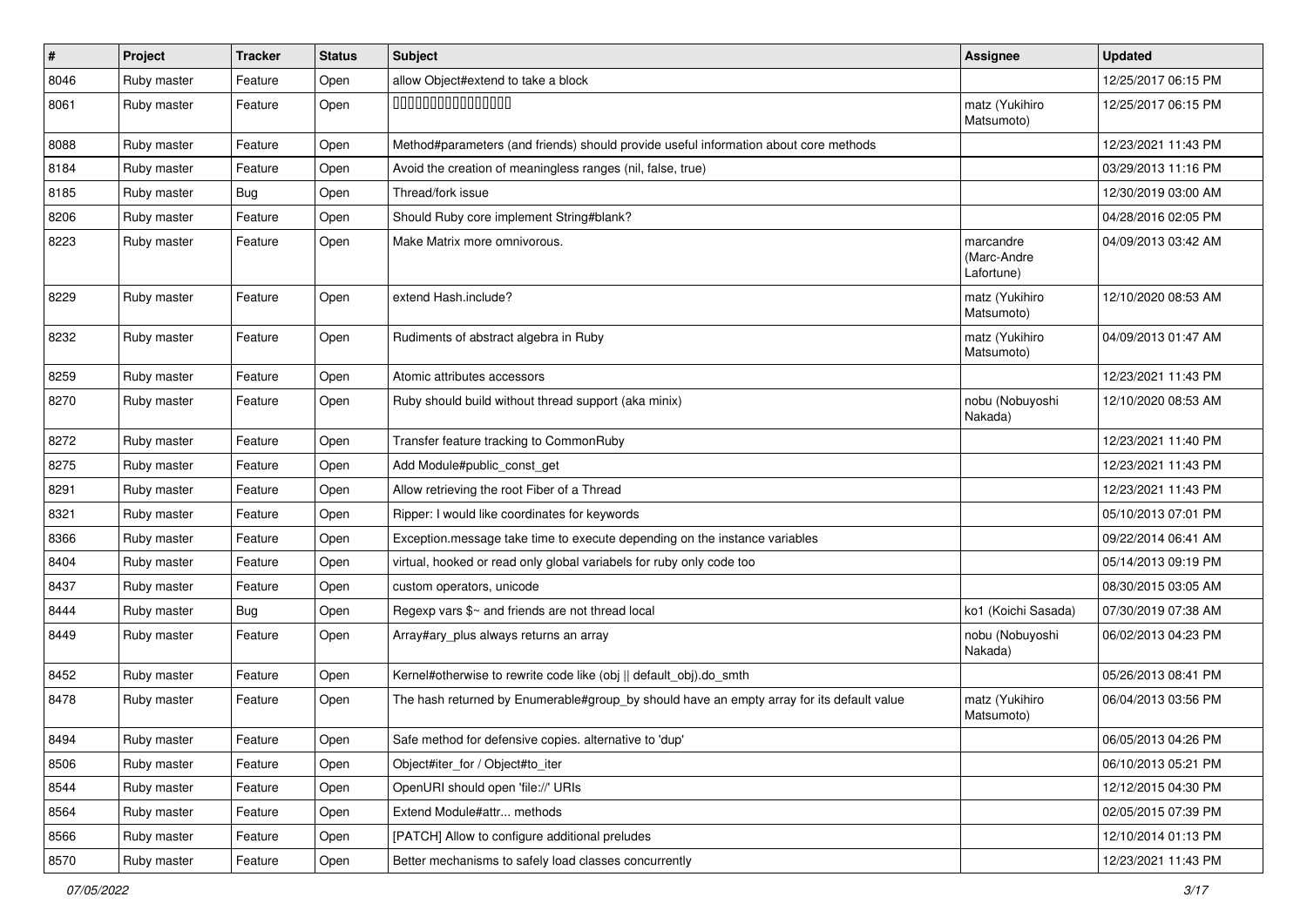| #    | Project     | <b>Tracker</b> | <b>Status</b> | <b>Subject</b>                                                                                                                         | <b>Assignee</b>              | <b>Updated</b>      |
|------|-------------|----------------|---------------|----------------------------------------------------------------------------------------------------------------------------------------|------------------------------|---------------------|
| 8598 | Ruby master | Feature        | Open          | Expose information whether a timezone offset has been explicitly set on DateTime object                                                |                              | 07/03/2013 08:27 PM |
| 8614 | Ruby master | Feature        | Open          | Object#singleton_class with a block                                                                                                    |                              | 07/12/2013 10:14 AM |
| 8619 | Ruby master | Feature        | Open          | <b>Standard Profiling API</b>                                                                                                          |                              | 12/23/2021 11:43 PM |
| 8626 | Ruby master | Feature        | Open          | Add a Set coercion method to the standard lib: Set(possible_set)                                                                       |                              | 12/23/2021 11:43 PM |
| 8635 | Ruby master | Feature        | Open          | attr accessor with default block                                                                                                       |                              | 12/23/2021 11:43 PM |
| 8640 | Ruby master | Feature        | Open          | Add Time#elapsed to return nanoseconds since creation                                                                                  |                              | 12/23/2021 11:43 PM |
| 8663 | Ruby master | Feature        | Open          | Officialy alias ArgumentError to ArgError                                                                                              | matz (Yukihiro<br>Matsumoto) | 08/09/2013 07:42 PM |
| 8681 | Ruby master | Feature        | Open          | Net::HTTP should set TCP_NODELAY for requests with body                                                                                |                              | 12/23/2021 11:43 PM |
| 8688 | Ruby master | Feature        | Open          | #sprintf should accept strings as keys                                                                                                 |                              | 07/26/2013 02:33 AM |
| 8714 | Ruby master | Feature        | Open          | Non-interpolated regular expression literal                                                                                            |                              | 08/02/2013 08:00 PM |
| 8751 | Ruby master | Feature        | Open          | Add offsets to method#source_location                                                                                                  |                              | 12/23/2021 11:43 PM |
| 8772 | Ruby master | Feature        | Open          | Hash alias #  merge, and the case for Hash and Array polymorphism                                                                      |                              | 12/25/2017 06:15 PM |
| 8786 | Ruby master | Feature        | Open          | Process.clock_gettime(:realtime)                                                                                                       |                              | 08/15/2013 10:33 PM |
| 8804 | Ruby master | Feature        | Open          | ONCE syntax                                                                                                                            | matz (Yukihiro<br>Matsumoto) | 01/04/2020 08:26 PM |
| 8807 | Ruby master | Feature        | Open          | <b>Custom literals</b>                                                                                                                 |                              | 12/10/2020 08:53 AM |
| 8827 | Ruby master | Feature        | Open          | A method that flips the receiver and the first argument                                                                                |                              | 08/29/2013 05:59 AM |
| 8834 | Ruby master | Feature        | Open          | Kernel#load_relative                                                                                                                   |                              | 04/18/2019 11:41 PM |
| 8848 | Ruby master | Feature        | Open          | Syntax for binary strings                                                                                                              |                              | 12/23/2021 11:43 PM |
| 8853 | Ruby master | Feature        | Open          | Should String#sub(pattern) returns an Enumerator?                                                                                      |                              | 07/13/2019 12:32 AM |
| 8862 | Ruby master | Feature        | Open          | getoptlong to accept user-provided commandline                                                                                         |                              | 09/04/2013 09:53 PM |
| 8896 | Ruby master | Feature        | Open          | #tap with missing block                                                                                                                |                              | 12/23/2021 11:43 PM |
| 8921 | Ruby master | Feature        | Open          | Allow select, reject, etc to accept a regex                                                                                            |                              | 04/04/2020 05:57 AM |
| 8947 | Ruby master | Feature        | Open          | make alias, alias_method, attr_* return name of the alias                                                                              |                              | 12/23/2021 11:43 PM |
| 8961 | Ruby master | Feature        | Open          | Synchronizable module to easily wrap methods in a mutex                                                                                |                              | 12/23/2021 11:43 PM |
| 8967 | Ruby master | Feature        | Open          | add uninclude and unextend method                                                                                                      |                              | 09/30/2013 02:18 PM |
| 8970 | Ruby master | Feature        | Open          | Array.zip and Array.product                                                                                                            |                              | 09/12/2019 03:40 AM |
| 8987 | Ruby master | Feature        | Open          | map/collect extension which handles arguments                                                                                          |                              | 01/05/2018 09:00 PM |
| 8994 | Ruby master | Feature        | Open          | add methods for Float to get if an NaN is quiet or not, also add class methods for Float to "generate"<br>an quiet NaN and an loud NaN |                              | 10/21/2019 10:38 PM |
| 9043 | Ruby master | Feature        | Open          | Add String#f method as shortcut for #freeze                                                                                            | matz (Yukihiro<br>Matsumoto) | 01/05/2018 09:00 PM |
| 9049 | Ruby master | Feature        | Open          | Shorthands (a:b, *) for inclusive indexing                                                                                             |                              | 03/15/2018 12:26 AM |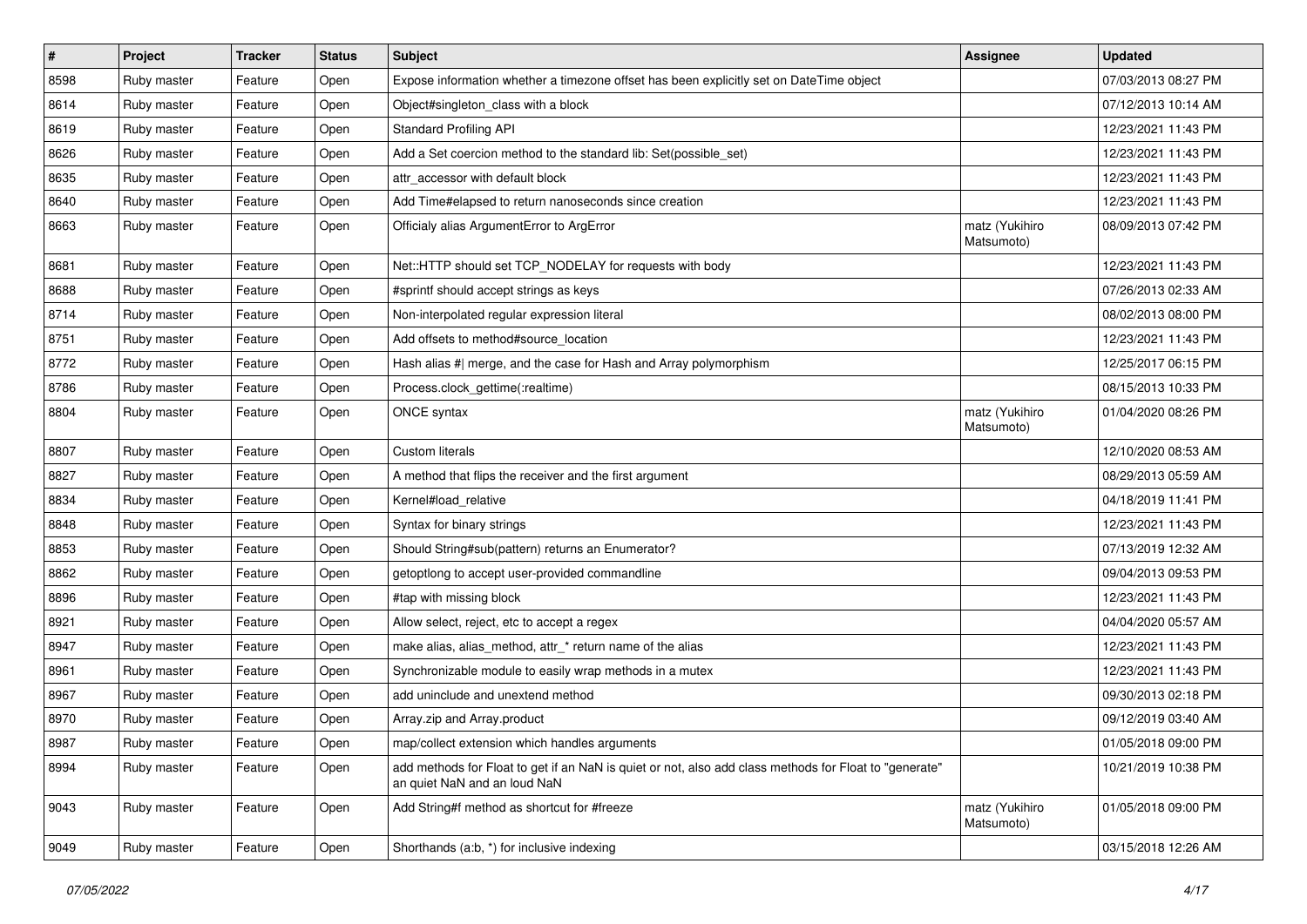| $\pmb{\#}$ | Project     | <b>Tracker</b> | <b>Status</b> | <b>Subject</b>                                                              | Assignee                               | <b>Updated</b>      |
|------------|-------------|----------------|---------------|-----------------------------------------------------------------------------|----------------------------------------|---------------------|
| 9070       | Ruby master | Feature        | Open          | Introduce `---` as synonym of `end` keyword                                 | matz (Yukihiro<br>Matsumoto)           | 11/02/2013 03:23 AM |
| 9095       | Ruby master | Feature        | Open          | Allow `Symbol#to proc` to take arguments                                    |                                        | 11/10/2013 04:25 AM |
| 9111       | Ruby master | Feature        | Open          | Encoding-free String comparison                                             |                                        | 11/21/2013 04:35 PM |
| 9116       | Ruby master | Feature        | Open          | String#rsplit missing                                                       |                                        | 04/27/2017 10:00 AM |
| 9123       | Ruby master | Feature        | Open          | Make Numeric#nonzero? behavior consistent with Numeric#zero?                | matz (Yukihiro<br>Matsumoto)           | 06/11/2019 12:55 PM |
| 9145       | Ruby master | Feature        | Open          | Queue#pop(true) return nil if empty instead of raising ThreadError          |                                        | 01/01/2018 07:41 PM |
| 9174       | Ruby master | Feature        | Open          | value receiving block for Hash#has_key?                                     |                                        | 11/29/2013 06:33 AM |
| 9185       | Ruby master | Feature        | Open          | Add alias class method or class alias functionality                         |                                        | 01/05/2018 09:00 PM |
| 9253       | Ruby master | Feature        | Open          | Regexp named match and case statement                                       |                                        | 01/05/2018 09:00 PM |
| 9260       | Ruby master | Feature        | Open          | make FileUtils.rm rf raise on errors                                        |                                        | 12/19/2013 12:27 AM |
| 9347       | Ruby master | Feature        | Open          | Accept non callable argument to detect                                      | marcandre<br>(Marc-Andre<br>Lafortune) | 01/05/2018 09:00 PM |
| 9355       | Ruby master | Feature        | Open          | Re: Rename method_id to method_name in TracePoint class                     |                                        | 07/12/2019 03:45 AM |
| 9400       | Ruby master | Feature        | Open          | Respect constant lookup when using `raise`                                  |                                        | 07/12/2019 03:36 AM |
| 9401       | Ruby master | Feature        | Open          | Yet another syntax for literal anonymous functions (lambdas)                |                                        | 12/23/2021 11:43 PM |
| 9402       | Ruby master | Feature        | Open          | A syntax to specify the default value of a hash                             |                                        | 12/23/2021 11:43 PM |
| 9409       | Ruby master | <b>Bug</b>     | Open          | Cygwin I "filesystem" I encoding IIIIIIIIIIIII                              | cruby-cygwin                           | 05/19/2022 08:20 AM |
| 9435       | Ruby master | Bug            | Open          | Kernel.system problem                                                       |                                        | 12/30/2019 03:00 AM |
| 9445       | Ruby master | Feature        | Open          | Support emitting 1.9 Symbol keyword Hash syntax when pretty printing Hashes |                                        | 01/24/2014 06:01 AM |
| 9507       | Ruby master | <b>Bug</b>     | Open          | Ruby 2.1.0 is broken on ARMv5: tried to create Proc object without a block  | charliesome (Charlie<br>Somerville)    | 01/05/2018 09:00 PM |
| 9515       | Ruby master | Feature        | Open          | IO.each` and `CSV.each`                                                     |                                        | 01/04/2020 05:41 PM |
| 9516       | Ruby master | Misc           | Open          | Consolidate all deprecation messages to one or more helper methods          |                                        | 02/13/2014 05:11 PM |
| 9522       | Ruby master | Feature        | Open          | Float("NaN"), Float("Infinity")                                             |                                        | 02/16/2014 05:36 AM |
| 9527       | Ruby master | Feature        | Open          | make Net::HTTP.get_print not only to \$stdout but to an IO as a parameter   |                                        | 02/23/2014 06:04 AM |
| 9553       | Ruby master | Feature        | Open          | Make argument validation routine of a method an object                      |                                        | 02/22/2014 07:58 AM |
| 9556       | Ruby master | Feature        | Open          | Add HTTP#get block functionality to HTTP.get                                |                                        | 02/23/2014 05:53 AM |
| 9557       | Ruby master | Feature        | Open          | Enumerator#next and Enumerator#peek with argument                           |                                        | 04/11/2014 07:00 PM |
| 9585       | Ruby master | Feature        | Open          | Add Object#in? to make ruby easier to read                                  |                                        | 03/15/2014 04:49 PM |
| 9590       | Ruby master | Feature        | Open          | introduce st foreach update and st foreach update check for performance.    | tarui (Masaya Tarui)                   | 01/05/2018 09:00 PM |
| 9613       | Ruby master | Feature        | Open          | Warn about unsafe ossl ciphers                                              |                                        | 09/13/2015 03:27 AM |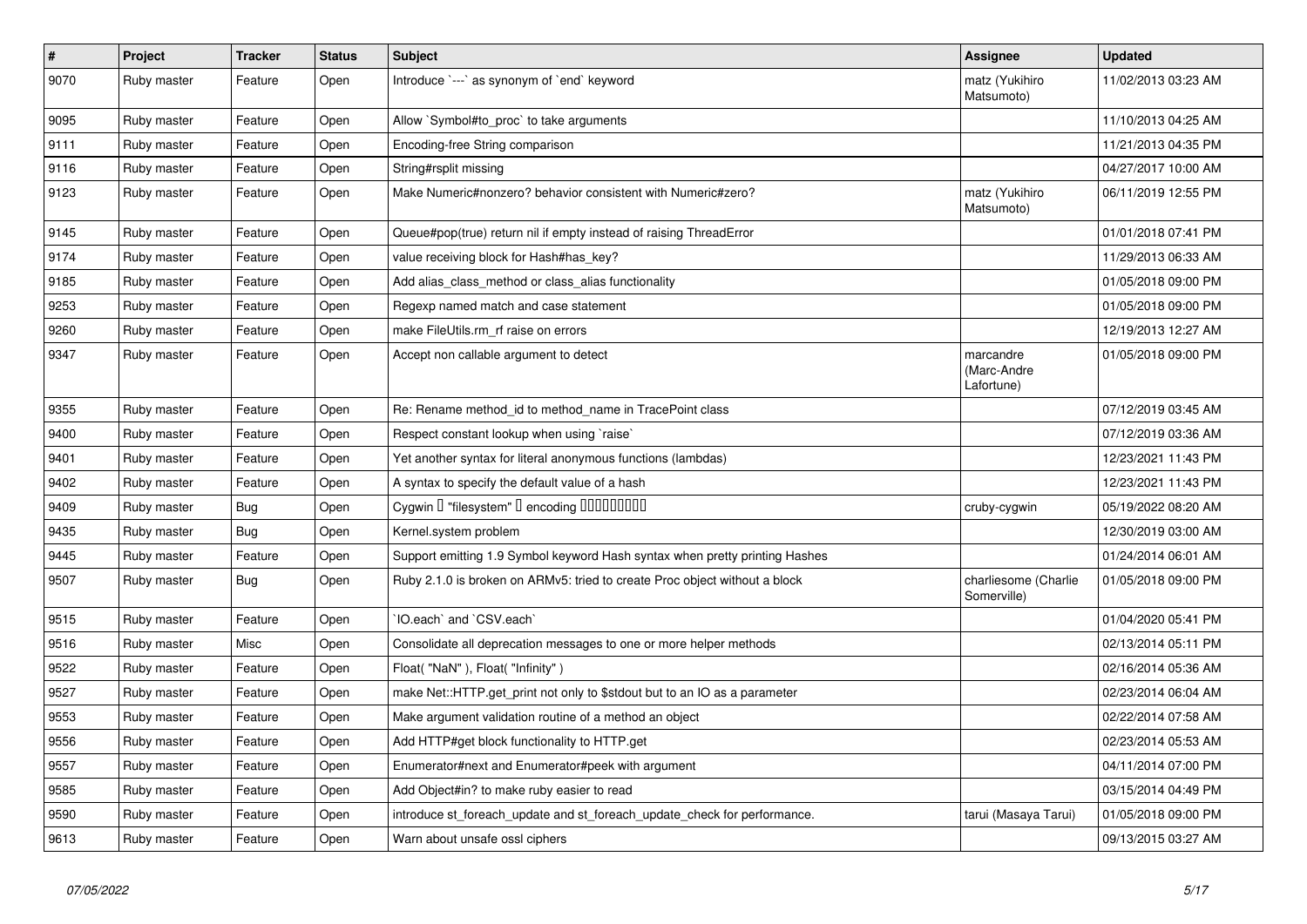| $\sharp$ | Project     | <b>Tracker</b> | <b>Status</b> | <b>Subject</b>                                                                                                                                                                    | <b>Assignee</b>              | <b>Updated</b>      |
|----------|-------------|----------------|---------------|-----------------------------------------------------------------------------------------------------------------------------------------------------------------------------------|------------------------------|---------------------|
| 9614     | Ruby master | Feature        | Open          | ordering of non-Hash items which use st_ internally                                                                                                                               | matz (Yukihiro<br>Matsumoto) | 01/05/2018 09:00 PM |
| 9667     | Ruby master | Feature        | Open          | Optimization of FILE and dir                                                                                                                                                      |                              | 03/25/2014 04:48 AM |
| 9686     | Ruby master | Feature        | Open          | Syntax for symbols used in hashes                                                                                                                                                 |                              | 12/23/2021 11:43 PM |
| 9704     | Ruby master | Feature        | Open          | Refinements as files instead of modules                                                                                                                                           | matz (Yukihiro<br>Matsumoto) | 10/11/2016 06:36 PM |
| 9724     | Ruby master | Misc           | Open          | Warnings in Ruby: allow per-file directives to i.e. suppress warnings                                                                                                             |                              | 04/10/2014 06:21 PM |
| 9725     | Ruby master | Feature        | Open          | Do not inspect NameError target object unless verbose                                                                                                                             |                              | 05/08/2015 02:18 AM |
| 9760     | Ruby master | Bug            | Open          | mkmf does not allow for linking against custom libraries when a system library is present                                                                                         |                              | 05/24/2016 08:11 AM |
| 9779     | Ruby master | Feature        | Open          | Add Module#descendents                                                                                                                                                            |                              | 01/05/2018 09:00 PM |
| 9784     | Ruby master | Feature        | Open          | Alias URI#merge to URI#join                                                                                                                                                       |                              | 04/29/2014 05:42 AM |
| 9804     | Ruby master | Feature        | Open          | File::CREATE as a synonym for File::CREAT                                                                                                                                         |                              | 12/23/2021 11:43 PM |
| 9807     | Ruby master | Feature        | Open          | String.new with block                                                                                                                                                             |                              | 05/07/2014 05:54 AM |
| 9832     | Ruby master | Misc           | Open          | better concurrency in threads                                                                                                                                                     |                              | 05/12/2014 12:33 PM |
| 9853     | Ruby master | Feature        | Open          | Please consider quoted generation of hash like in %h( foo bar bee blaa)                                                                                                           |                              | 05/19/2014 04:43 PM |
| 9871     | Ruby master | Feature        | Open          | load a ruby library which doesn't have extension                                                                                                                                  |                              | 05/28/2014 10:07 AM |
| 9887     | Ruby master | Feature        | Open          | Add uninclude please                                                                                                                                                              |                              | 05/31/2014 01:33 PM |
| 9909     | Ruby master | Feature        | Open          | why shouldn't constant lookup check the nesting of module's name                                                                                                                  |                              | 06/07/2014 02:18 AM |
| 9918     | Ruby master | Feature        | Open          | Exception#cause should be shown in output and #inspect                                                                                                                            |                              | 07/13/2015 02:32 PM |
| 9929     | Ruby master | Feature        | Open          | add with default method to Hash                                                                                                                                                   |                              | 06/11/2014 12:08 AM |
| 9941     | Ruby master | Feature        | Open          | Issue a warning when `module` or `class` keyword causes re-initialization of a constant that will<br>become the module/class name, instead of creating/reopening the module/class |                              | 12/23/2021 11:43 PM |
| 9947     | Ruby master | Feature        | Open          | Make `Object#send` and `Object#method` private                                                                                                                                    |                              | 12/23/2021 11:43 PM |
| 9953     | Ruby master | Feature        | Open          | set trace func values which could be frozen or symbols                                                                                                                            |                              | 06/19/2014 10:44 PM |
| 9992     | Ruby master | Feature        | Open          | Access Modifiers (Internal Interfaces)                                                                                                                                            |                              | 12/18/2017 03:04 PM |
| 10000    | Ruby master | Feature        | Open          | format width and precision with symbol hash                                                                                                                                       |                              | 07/01/2014 01:25 AM |
| 10009    | Ruby master | Bug            | Open          | IO operation is 10x slower in multi-thread environment                                                                                                                            | ko1 (Koichi Sasada)          | 05/21/2015 07:19 AM |
| 10051    | Ruby master | Feature        | Open          | nbsp isn't remove with trim                                                                                                                                                       |                              | 07/17/2014 08:02 AM |
| 10128    | Ruby master | Bug            | Open          | Quoting problem for arguments of Kernel.system, Kernel.exec on Windows                                                                                                            | cruby-windows                | 12/30/2019 03:00 AM |
| 10152    | Ruby master | Feature        | Open          | String#strip doesn't remove non-breaking space                                                                                                                                    |                              | 04/12/2015 07:36 PM |
| 10168    | Ruby master | Feature        | Open          | Native Object#inspect method should single quote strings that don't need to be double quoted                                                                                      |                              | 01/01/2016 08:27 PM |
| 10175    | Ruby master | Feature        | Open          | There's no reason to prefer Proc.new over Kernel#proc anymore                                                                                                                     |                              | 11/10/2014 11:07 PM |
| 10176    | Ruby master | Feature        | Open          | Document how to perform net/http calls in parallel                                                                                                                                |                              | 08/27/2014 10:46 PM |
| 10177    | Ruby master | Feature        | Open          | Hash#has_key? and Hash#has_value? should be deprecated                                                                                                                            |                              | 09/19/2014 06:01 PM |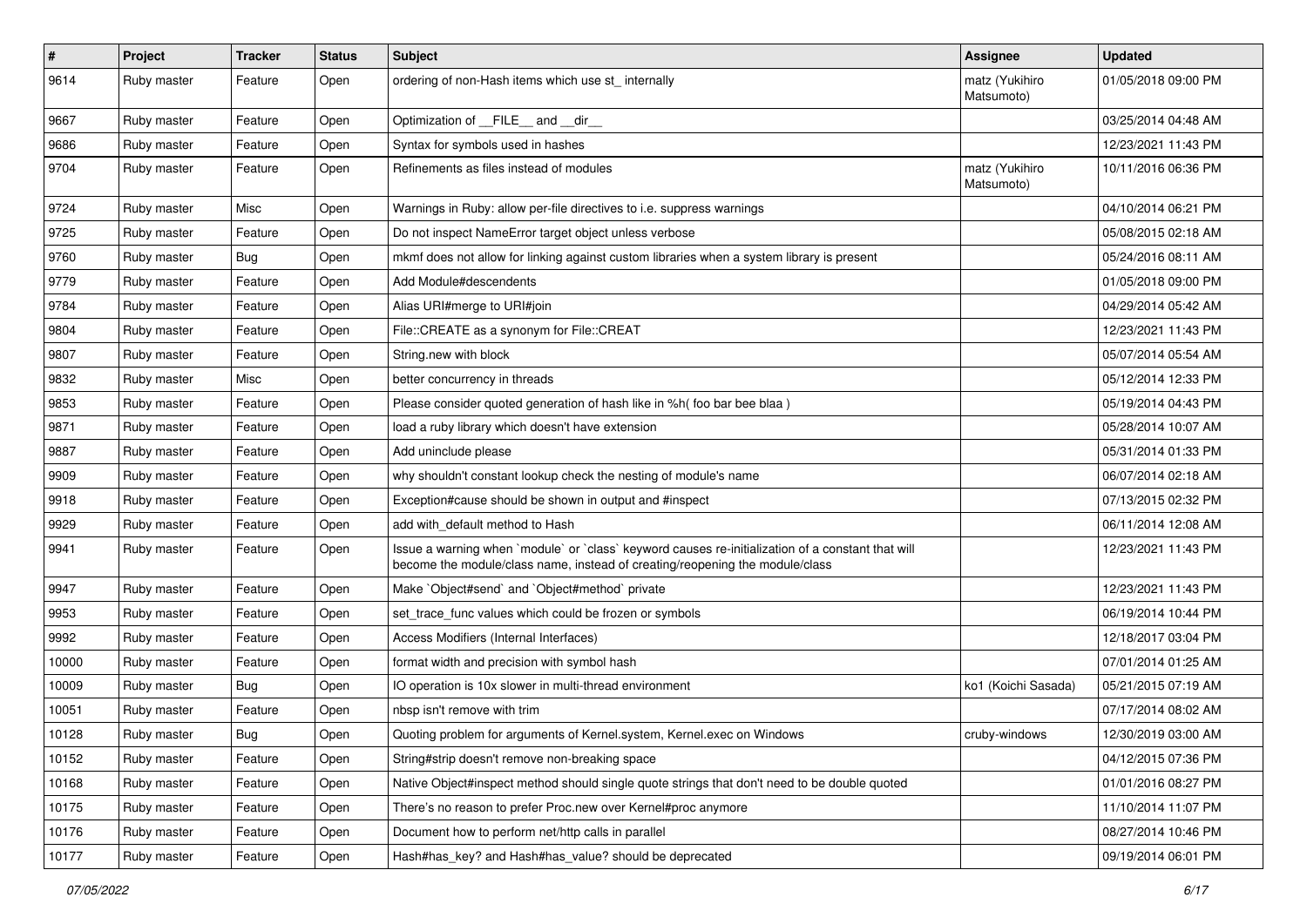| $\vert$ # | <b>Project</b> | <b>Tracker</b> | <b>Status</b> | <b>Subject</b>                                                                                                                             | Assignee                     | <b>Updated</b>      |
|-----------|----------------|----------------|---------------|--------------------------------------------------------------------------------------------------------------------------------------------|------------------------------|---------------------|
| 10179     | Ruby master    | Feature        | Open          | Net::HTTP::Get.new("https://google.com").basic_auth(user_name, password) should throw exception<br>stating the need to set use_ssl to true |                              | 09/13/2015 03:25 AM |
| 10181     | Ruby master    | Feature        | Open          | New method File.openat()                                                                                                                   |                              | 10/22/2015 12:12 PM |
| 10183     | Ruby master    | Feature        | Open          | An alternative name for method `class`                                                                                                     |                              | 10/31/2017 11:42 AM |
| 10215     | Ruby master    | Feature        | Open          | prohibit subclassing for classes without allocator in Ruby                                                                                 |                              | 09/08/2014 07:29 AM |
| 10217     | Ruby master    | Feature        | Open          | Dir constructor similar to Pathname constructor                                                                                            |                              | 12/23/2021 11:43 PM |
| 10225     | Ruby master    | Feature        | Open          | [PATCH] *math.c: New method Math.normcdf                                                                                                   |                              | 01/05/2018 09:01 PM |
| 10237     | Ruby master    | Feature        | Open          | Transform all elements of one Encoding into another Encoding for Array and Hash                                                            |                              | 01/05/2018 09:01 PM |
| 10238     | Ruby master    | Feature        | Open          | todo: remove dependency on malloc usable size                                                                                              | ko1 (Koichi Sasada)          | 12/10/2020 09:20 AM |
| 10251     | Ruby master    | Feature        | Open          | URI: Support wildcards (globbing) in no_proxy                                                                                              |                              | 12/16/2015 05:22 AM |
| 10255     | Ruby master    | Feature        | Open          | Math.log: check domain of base argument                                                                                                    |                              | 01/27/2015 02:32 AM |
| 10273     | Ruby master    | Feature        | Open          | Immutable Ruby                                                                                                                             |                              | 12/23/2021 11:43 PM |
| 10287     | Ruby master    | Feature        | Open          | rename COLON3 to COLON2 HEAD.                                                                                                              | matz (Yukihiro<br>Matsumoto) | 07/27/2021 09:34 AM |
| 10305     | Ruby master    | Feature        | Open          | Method for resolving all autoload statements / Add warning on autoload when used with chroot                                               |                              | 09/29/2014 02:05 PM |
| 10308     | Ruby master    | Feature        | Open          | Pipes in Ruby                                                                                                                              |                              | 09/30/2014 11:21 PM |
| 10312     | Ruby master    | Misc           | Open          | Give people more control over how the ruby parser sees code and lexical code elements (valid/invalid<br>toggle options) + macros           |                              | 01/20/2016 05:14 PM |
| 10318     | Ruby master    | Feature        | Open          | [PATCH 0/n] Let underscore be positionally matched arg to omit binding obvious variable.                                                   |                              | 12/10/2020 08:53 AM |
| 10320     | Ruby master    | Feature        | Open          | require into module                                                                                                                        |                              | 06/10/2021 08:15 AM |
| 10327     | Ruby master    | Feature        | Open          | Bool/False/True module for $'=='$                                                                                                          |                              | 10/15/2014 02:42 PM |
| 10328     | Ruby master    | Feature        | Open          | [PATCH] make OPT SUPPORT JOKE a proper VM option                                                                                           | normalperson (Eric<br>Wong)  | 01/05/2018 09:01 PM |
| 10331     | Ruby master    | Feature        | Open          | String#to r to recognize negative denominators                                                                                             |                              | 10/06/2014 02:44 PM |
| 10332     | Ruby master    | Feature        | Open          | Rational literal for mixed fractions                                                                                                       |                              | 10/06/2014 02:55 PM |
| 10343     | Ruby master    | Feature        | Open          | Postfix notations for 'when' and 'else' inside 'case' statement                                                                            |                              | 10/08/2014 05:25 PM |
| 10366     | Ruby master    | Feature        | Open          | New inspection form for rational                                                                                                           |                              | 10/11/2014 12:50 AM |
| 10370     | Ruby master    | Feature        | Open          | [PATCH] We don't need to check whether rb_block_call exists                                                                                |                              | 01/29/2019 06:46 PM |
| 10371     | Ruby master    | Feature        | Open          | Use Thread#handle_interrupt in MonitorMixin                                                                                                |                              | 12/23/2021 11:43 PM |
| 10378     | Ruby master    | Feature        | Open          | [PATCH $0/3$ ] It's better $(1 + 0i)$ .real? return true                                                                                   |                              | 01/05/2018 09:01 PM |
| 10386     | Ruby master    | Feature        | Open          | [PATCH 3/3] There is little possibility of using m sqrt at complex.c                                                                       |                              | 11/10/2014 11:10 PM |
| 10391     | Ruby master    | Feature        | Open          | Provide %eISO-8859-1'string \xAA literal' string literals with explicit encoding                                                           |                              | 10/28/2014 10:27 AM |
| 10404     | Ruby master    | Feature        | Open          | Allow individual finalizers to be removed with ObjectSpace.undefine_finalizer                                                              | matz (Yukihiro<br>Matsumoto) | 10/20/2014 08:14 AM |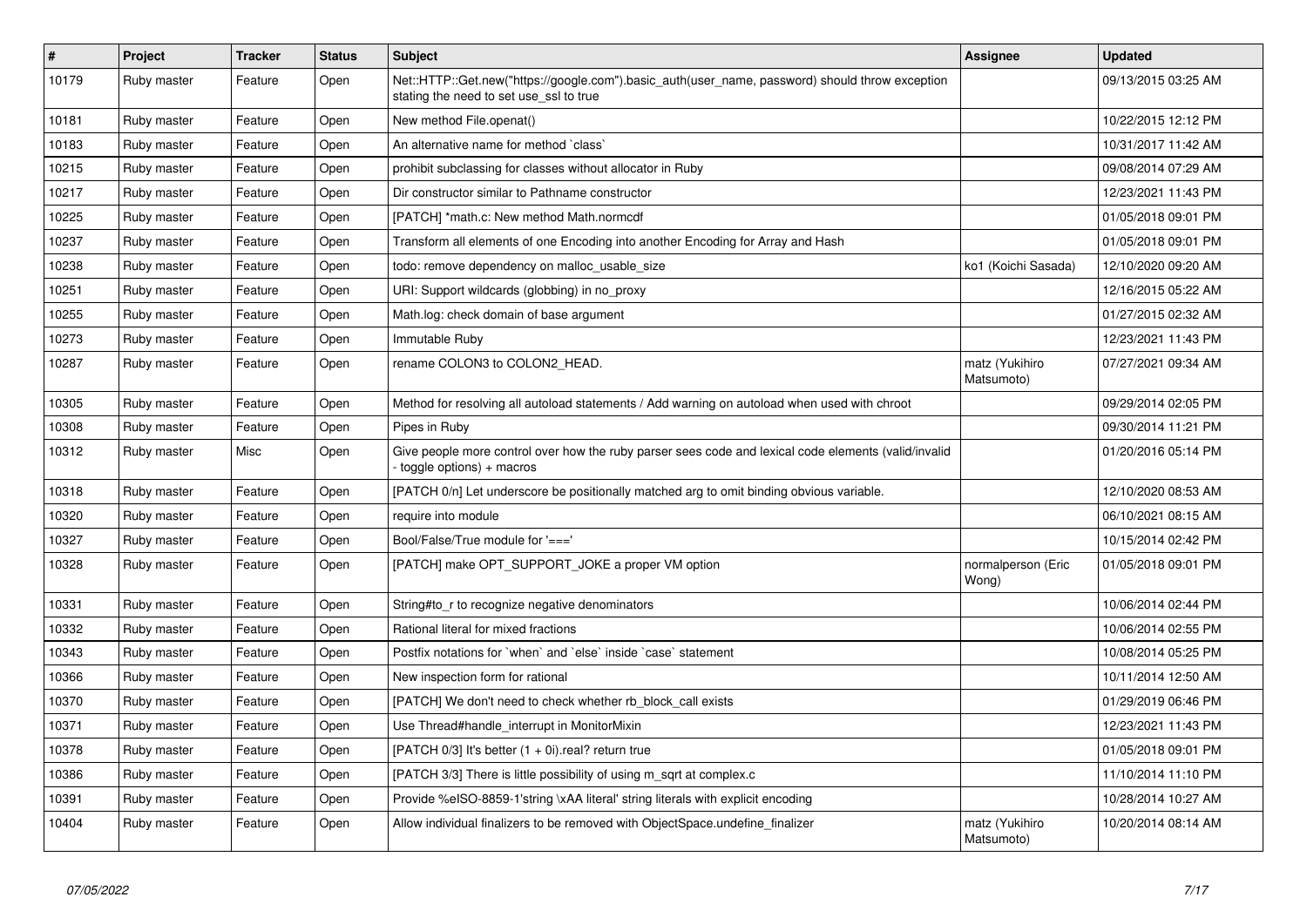| $\vert$ # | Project     | <b>Tracker</b> | <b>Status</b> | Subject                                                                                   | Assignee                     | <b>Updated</b>      |
|-----------|-------------|----------------|---------------|-------------------------------------------------------------------------------------------|------------------------------|---------------------|
| 10416     | Ruby master | <b>Bug</b>     | Open          | Create mechanism for updating of Unicode data files downstreams when we want              | nobu (Nobuyoshi<br>Nakada)   | 10/08/2021 06:40 AM |
| 10423     | Ruby master | Feature        | Open          | [PATCH] opt_str_lit*: avoid literal string allocations                                    | ko1 (Koichi Sasada)          | 01/05/2018 09:01 PM |
| 10424     | Ruby master | Misc           | Open          | Error message when sorting NaN                                                            |                              | 10/25/2014 02:13 PM |
| 10425     | Ruby master | Feature        | Open          | A predicate method to tell if a number is near another                                    |                              | 10/26/2014 01:47 AM |
| 10426     | Ruby master | Feature        | Open          | A predicate to express congruence                                                         |                              | 11/14/2014 02:11 AM |
| 10436     | Ruby master | Bug            | Open          | ruby -c and ripper inconsistency: m(&nil) {}                                              |                              | 08/27/2019 12:08 AM |
| 10455     | Ruby master | Feature        | Open          | [PATCH 0/n] Combine interface for creating new matrix                                     |                              | 10/29/2014 10:17 PM |
| 10473     | Ruby master | Feature        | Open          | Change Date#to_datetime to use local time                                                 |                              | 07/23/2021 07:08 PM |
| 10474     | Ruby master | Feature        | Open          | [PATCH 1/1] Refactoring math.c (Combined some macros into one macro)                      |                              | 11/10/2014 10:29 PM |
| 10477     | Ruby master | Feature        | Open          | Implicit interfaces                                                                       |                              | 12/23/2021 11:43 PM |
| 10489     | Ruby master | Feature        | Open          | Add inherit method for clearer and multiple inheritance                                   | matz (Yukihiro<br>Matsumoto) | 12/10/2020 08:53 AM |
| 10498     | Ruby master | Feature        | Open          | Make `loop` yield a counter                                                               | matz (Yukihiro<br>Matsumoto) | 01/05/2018 09:01 PM |
| 10503     | Ruby master | Feature        | Open          | introduce InvalidPercentEncoding error for failed URI parsing                             |                              | 01/05/2018 09:01 PM |
| 10505     | Ruby master | Feature        | Open          | [PATCH 2/n] DDDDDDDD./Object#eql? with block. (ja/en)                                     |                              | 11/13/2014 05:52 PM |
| 10513     | Ruby master | Misc           | Open          | instance_eval yields the receiver, but is documented to yield no arguments                | zzak (Zachary Scott)         | 11/14/2014 10:29 PM |
| 10519     | Ruby master | Feature        | Open          | <b>TLS Renegotiation</b>                                                                  |                              | 09/13/2015 03:29 AM |
| 10528     | Ruby master | Feature        | Open          | Allow line breaks instead of commas in arrays, hashes, argument lists, etc.               |                              | 12/23/2021 11:43 PM |
| 10541     | Ruby master | Misc           | Open          | Remove shorthand string interpolation syntax                                              | matz (Yukihiro<br>Matsumoto) | 10/08/2015 05:44 PM |
| 10548     | Ruby master | Feature        | Open          | remove callcc (Callcc is now going obsoleted. Please use Fiber.)                          |                              | 04/18/2022 09:07 AM |
| 10549     | Ruby master | Feature        | Open          | Deprecate each_with_index and each_with_object in favor of with_index and with_object     | matz (Yukihiro<br>Matsumoto) | 07/27/2021 11:09 AM |
| 10552     | Ruby master | Feature        | Open          | [PATCH] Add Enumerable#frequencies and Enumerable#relative_frequencies                    |                              | 11/30/2014 11:56 AM |
| 10561     | Ruby master | Feature        | Open          | Improve function of Thread::Backtrace::Location #path and #absolute_path                  |                              | 09/24/2020 09:39 AM |
| 10574     | Ruby master | Feature        | Open          | Add String#Ichomp and String.Ichomp!                                                      | matz (Yukihiro<br>Matsumoto) | 12/15/2014 04:34 PM |
| 10580     | Ruby master | Bug            | Open          | TestProcess#test_deadlock_by_signal_at_forking fails on ARM                               | akr (Akira Tanaka)           | 12/30/2019 03:00 AM |
| 10585     | Ruby master | Feature        | Open          | struct: speedup struct.attr = v for first 10 attributes and struct[:attr] for big structs |                              | 06/30/2015 08:18 PM |
| 10589     | Ruby master | Feature        | Open          | [TracePoint API] Make THREAD {BEGIN, END} events return some context information          |                              | 12/11/2014 04:27 PM |
| 10602     | Ruby master | Feature        | Open          | Support multithreaded profiling                                                           |                              | 07/09/2019 01:24 AM |
| 10628     | Ruby master | Misc           | Open          | Peformance of URI module                                                                  | naruse (Yui NARUSE)          | 12/26/2014 04:08 PM |
| 10634     | Ruby master | Feature        | Open          | Baselining with Benchmark                                                                 |                              | 12/23/2021 11:43 PM |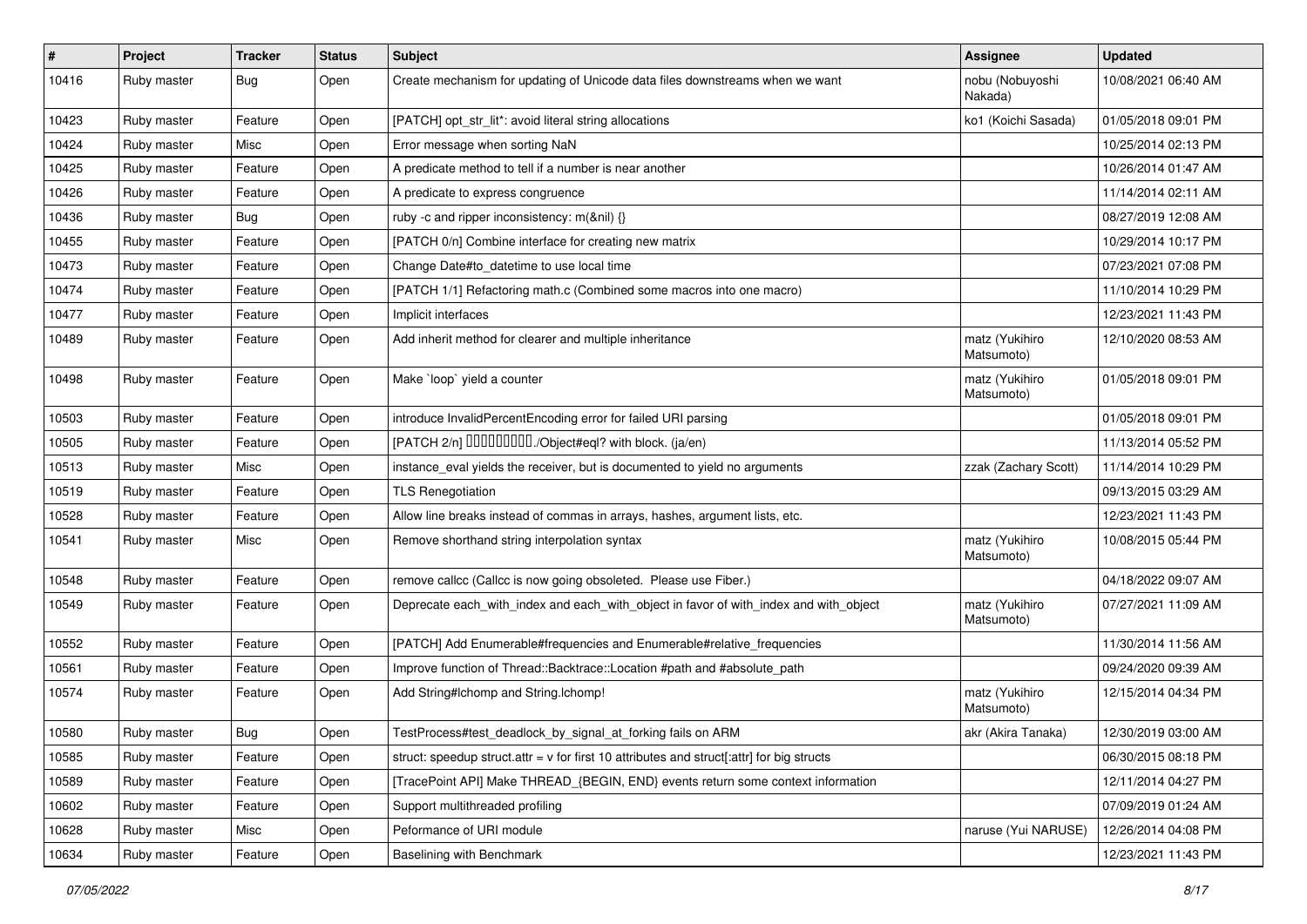| $\vert$ # | Project     | <b>Tracker</b> | <b>Status</b> | <b>Subject</b>                                                                     | <b>Assignee</b>              | <b>Updated</b>      |
|-----------|-------------|----------------|---------------|------------------------------------------------------------------------------------|------------------------------|---------------------|
| 10645     | Ruby master | Feature        | Open          | Consider adding support of .first to MatchData object like MatchData[0]            |                              | 12/25/2014 06:50 AM |
| 10658     | Ruby master | Feature        | Open          | ThreadGroup local variables                                                        |                              | 01/28/2016 07:20 AM |
| 10663     | Ruby master | Feature        | Open          | Consider adding support for String input to File. methods                          |                              | 01/05/2015 12:47 AM |
| 10683     | Ruby master | Feature        | Open          | fix inconsistent behavior of Kernel. Hash()                                        |                              | 01/02/2015 06:00 AM |
| 10701     | Ruby master | Feature        | Open          | Class: Array 2 New methods                                                         |                              | 01/08/2015 07:21 AM |
| 10726     | Ruby master | Feature        | Open          | [PATCH 4/4] * New methods: Set#power                                               |                              | 01/28/2015 07:48 AM |
| 10728     | Ruby master | Feature        | Open          | Warning for Fixnum#size to use RbConfig::SIZEOF['long']                            |                              | 01/11/2015 04:23 PM |
| 10729     | Ruby master | Feature        | Open          | Array method to subtract in place                                                  |                              | 01/11/2015 02:29 PM |
| 10755     | Ruby master | Feature        | Open          | Use rb_define_alias instead of rb_define_method for rb_cHash                       |                              | 07/27/2021 11:09 AM |
| 10770     | Ruby master | Feature        | Open          | chr and ord behavior for ill-formed byte sequences and surrogate code points       |                              | 01/22/2015 10:19 AM |
| 10783     | Ruby master | Misc           | Open          | String#concat has an "appending" behavior                                          |                              | 08/08/2018 03:08 AM |
| 10793     | Ruby master | Feature        | Open          | Infrastructure/Release-Management: Sign releases                                   |                              | 02/12/2016 09:20 PM |
| 10829     | Ruby master | Feature        | Open          | Add to_proc method to the Array class                                              |                              | 12/23/2021 11:43 PM |
| 10851     | Ruby master | Feature        | Open          | Introduce Regexp#fetch                                                             |                              | 02/13/2015 11:15 AM |
| 10863     | Ruby master | Feature        | Open          | allow protected class methods to be callable from instance methods                 |                              | 04/01/2015 06:11 PM |
| 10869     | Ruby master | Feature        | Open          | Add support for option to pre-compile Ruby files                                   |                              | 02/23/2015 11:08 AM |
| 10879     | Ruby master | Feature        | Open          | UnboundMethod#to_proc                                                              |                              | 02/21/2015 07:56 PM |
| 10882     | Ruby master | Feature        | Open          | Provide Levenshtein distance implementation as part of stdlib                      |                              | 02/26/2015 03:56 PM |
| 10927     | Ruby master | Feature        | Open          | [PATCH] Add default empty string to string replacements                            |                              | 03/04/2015 10:49 AM |
| 10932     | Ruby master | Feature        | Open          | Enabling allocation tracing as early as possible                                   | ko1 (Koichi Sasada)          | 06/13/2015 07:54 AM |
| 10949     | Ruby master | Feature        | Open          | Time is WB unprotected                                                             |                              | 07/23/2015 05:55 PM |
| 10983     | Ruby master | Misc           | Open          | Why blocks make Ruby methods 439% slower?                                          |                              | 11/10/2015 06:21 AM |
| 11026     | Ruby master | Feature        | Open          | How atomic should dynamic regexp with "once" flag be?                              |                              | 12/23/2021 11:43 PM |
| 11064     | Ruby master | <b>Bug</b>     | Open          | #singleton_methods for objects with special singleton_class returns an empty array |                              | 01/31/2022 05:02 AM |
| 11100     | Ruby master | Feature        | Open          | Permit multiple captures with String[Regexp, ]                                     |                              | 01/24/2016 08:42 AM |
| 11122     | Ruby master | Feature        | Open          | exception-free non-blocking Queue/SizedQueue operations                            | matz (Yukihiro<br>Matsumoto) | 05/06/2015 08:53 PM |
| 11129     | Ruby master | Feature        | Open          | block-level hash destructuring only works for the last argument                    |                              | 07/07/2019 05:11 AM |
| 11142     | Ruby master | <b>Bug</b>     | Open          | Command line argument parser on windows handles double quotes inconsistently.      | usa (Usaku<br>NAKAMURA)      | 05/12/2015 04:09 PM |
| 11148     | Ruby master | Feature        | Open          | Add a way to require files, but not raise an exception when the file isn't found   |                              | 05/13/2015 05:57 PM |
| 11174     | Ruby master | <b>Bug</b>     | Open          | threads memory leak                                                                | ko1 (Koichi Sasada)          | 06/17/2019 03:17 PM |
| 11177     | Ruby master | <b>Bug</b>     | Open          | <b>DATALEOFILILILILILI</b>                                                         |                              | 05/25/2015 03:49 AM |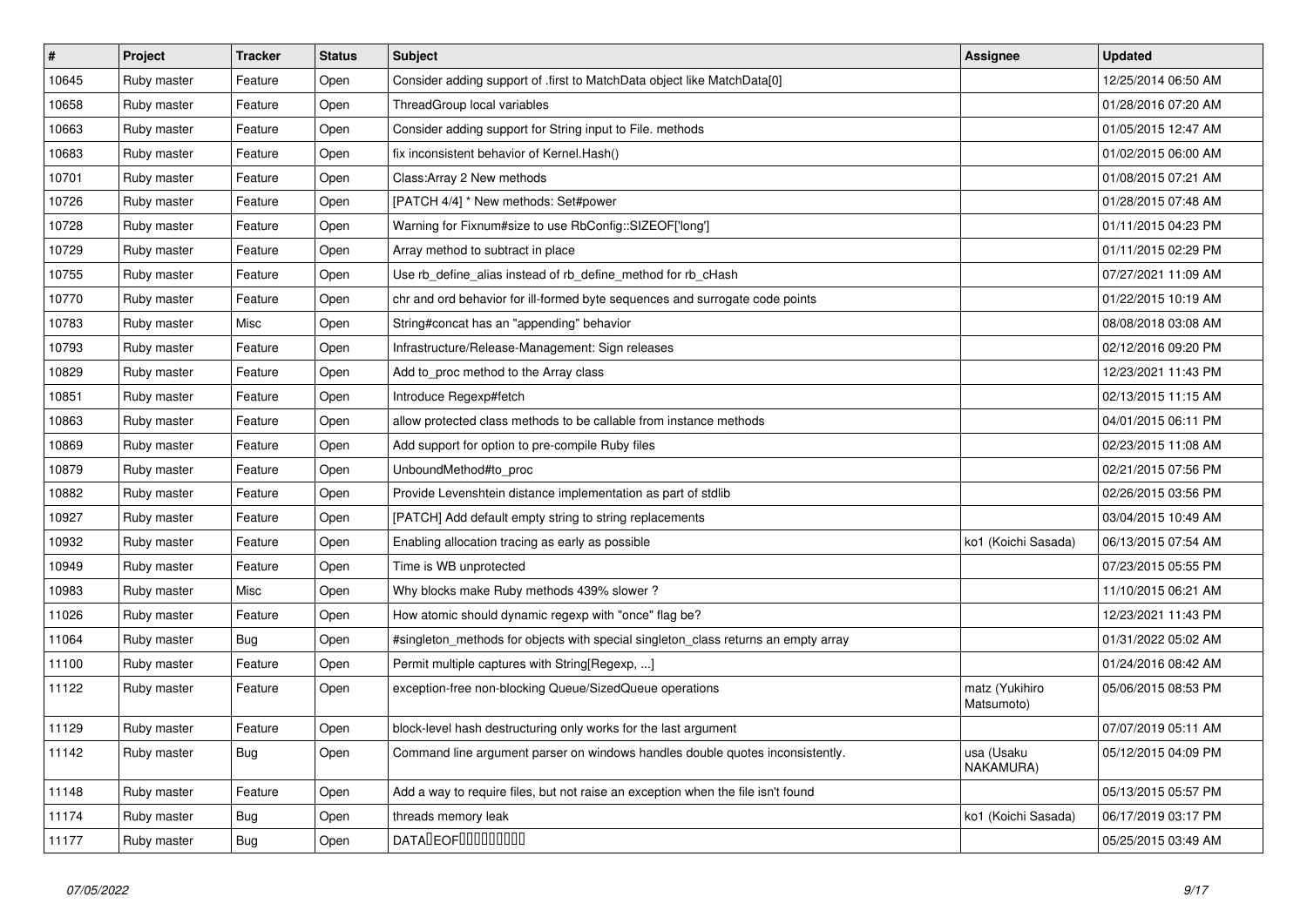| $\vert$ # | Project     | <b>Tracker</b> | <b>Status</b> | <b>Subject</b>                                                                                                        | <b>Assignee</b>              | <b>Updated</b>      |
|-----------|-------------|----------------|---------------|-----------------------------------------------------------------------------------------------------------------------|------------------------------|---------------------|
| 11181     | Ruby master | Feature        | Open          | Add a line directive to Ruby                                                                                          | matz (Yukihiro<br>Matsumoto) | 01/26/2016 02:04 AM |
| 11183     | Ruby master | Bug            | Open          |                                                                                                                       |                              | 05/26/2015 08:32 AM |
| 11230     | Ruby master | <b>Bug</b>     | Open          | Should rb_struct_s_members() be public API?                                                                           |                              | 04/17/2021 05:06 PM |
| 11262     | Ruby master | Feature        | Open          | Make more objects behave like "Functions"                                                                             |                              | 12/28/2019 09:47 PM |
| 11273     | Ruby master | Feature        | Open          | [PATCH] Make it possible to `load` from a FIFO file                                                                   |                              | 07/23/2019 05:45 PM |
| 11292     | Ruby master | Feature        | Open          | objspace: Dump type of special consts                                                                                 | tmm1 (Aman Karmani)          | 06/22/2015 04:22 AM |
| 11295     | Ruby master | Misc           | Open          | Request for comments about error messages                                                                             |                              | 10/22/2015 09:12 AM |
| 11299     | Ruby master | Feature        | Open          | [PATCH] use Array instead of custom struct for generic ivars                                                          | normalperson (Eric<br>Wong)  | 06/24/2015 12:38 AM |
| 11305     | Ruby master | Feature        | Open          | [ipaddr] include the IP address in question within the InvalidAddressError exception message                          |                              | 06/25/2015 04:25 AM |
| 11307     | Ruby master | Feature        | Open          | exception-free non-blocking Queue#pop                                                                                 | matz (Yukihiro<br>Matsumoto) | 06/25/2015 11:06 PM |
| 11309     | Ruby master | Feature        | Open          | Iterator over string matches                                                                                          |                              | 07/01/2015 08:35 AM |
| 11312     | Ruby master | Feature        | Open          | Add Resolv::DNS::Resource::IN::SPF                                                                                    | akr (Akira Tanaka)           | 07/01/2015 03:26 AM |
| 11315     | Ruby master | Feature        | Open          | [PATCH] Add Array#^ for parity with other set-like operations.                                                        |                              | 06/29/2015 05:05 AM |
| 11323     | Ruby master | Feature        | Open          | Documentation update on how uniq works / guarantee of order                                                           |                              | 07/02/2015 03:34 AM |
| 11347     | Ruby master | Feature        | Open          | Errors with cause not reported properly to console                                                                    |                              | 07/15/2015 04:39 PM |
| 11355     | Ruby master | Misc           | Open          | Exceptions inheriting from Timeout:: Error should behave the same way                                                 |                              | 07/15/2015 04:59 PM |
| 11361     | Ruby master | Feature        | Open          | proposal for easy method to nil-guard for generated variable name.                                                    |                              | 02/21/2016 12:01 PM |
| 11373     | Ruby master | Feature        | Open          | Add command line option to query valid values for --dump                                                              |                              | 07/27/2021 11:09 AM |
| 11388     | Ruby master | Feature        | Open          | SMTP Service Extension for Delivery Status Notifications                                                              |                              | 02/06/2018 11:37 AM |
| 11390     | Ruby master | Feature        | Open          | Allow symbols starting with numbers                                                                                   | matz (Yukihiro<br>Matsumoto) | 08/14/2015 05:23 AM |
| 11415     | Ruby master | Feature        | Open          | autoload with a Proc                                                                                                  |                              | 10/21/2015 08:38 PM |
| 11428     | Ruby master | Feature        | Open          | system/exec/etc. should to_s their argument to restore Pathname functionality as it was in 1.8                        |                              | 11/06/2016 02:17 AM |
| 11429     | Ruby master | Feature        | Open          | Local variable assignment via regex ===                                                                               |                              | 08/10/2015 11:26 PM |
| 11431     | Ruby master | Feature        | Open          | [PATCH] rb_parser_compile_*: remove volatile arg                                                                      |                              | 07/27/2021 07:27 AM |
| 11438     | Ruby master | <b>Bug</b>     | Open          | native_thread_init_stack() get machine.stack_start unequal to thread's stack start address, x86 win32                 | cruby-windows                | 08/13/2015 07:31 AM |
| 11446     | Ruby master | Feature        | Open          | Possible work around for the requirement to supplying arguments like this: .map(&:method,<br><arguments>)</arguments> |                              | 08/14/2015 04:40 PM |
| 11475     | Ruby master | Feature        | Open          | AST transforms                                                                                                        |                              | 08/21/2015 11:14 AM |
| 11500     | Ruby master | Feature        | Open          | [RFC] rename Queue to UnboundedQueue                                                                                  |                              | 07/19/2021 07:48 AM |
| 11507     | Ruby master | Feature        | Open          | Net::HTTP should use TCP_CORK or TCP_NOPUSH to avoid fragmenting packets                                              |                              | 09/04/2015 09:47 AM |
| 11514     | Ruby master | Bug            | Open          | AIX6.1 - Ruby 2.2.3 - Segmentation fault in :byteslice                                                                |                              | 09/18/2015 07:39 AM |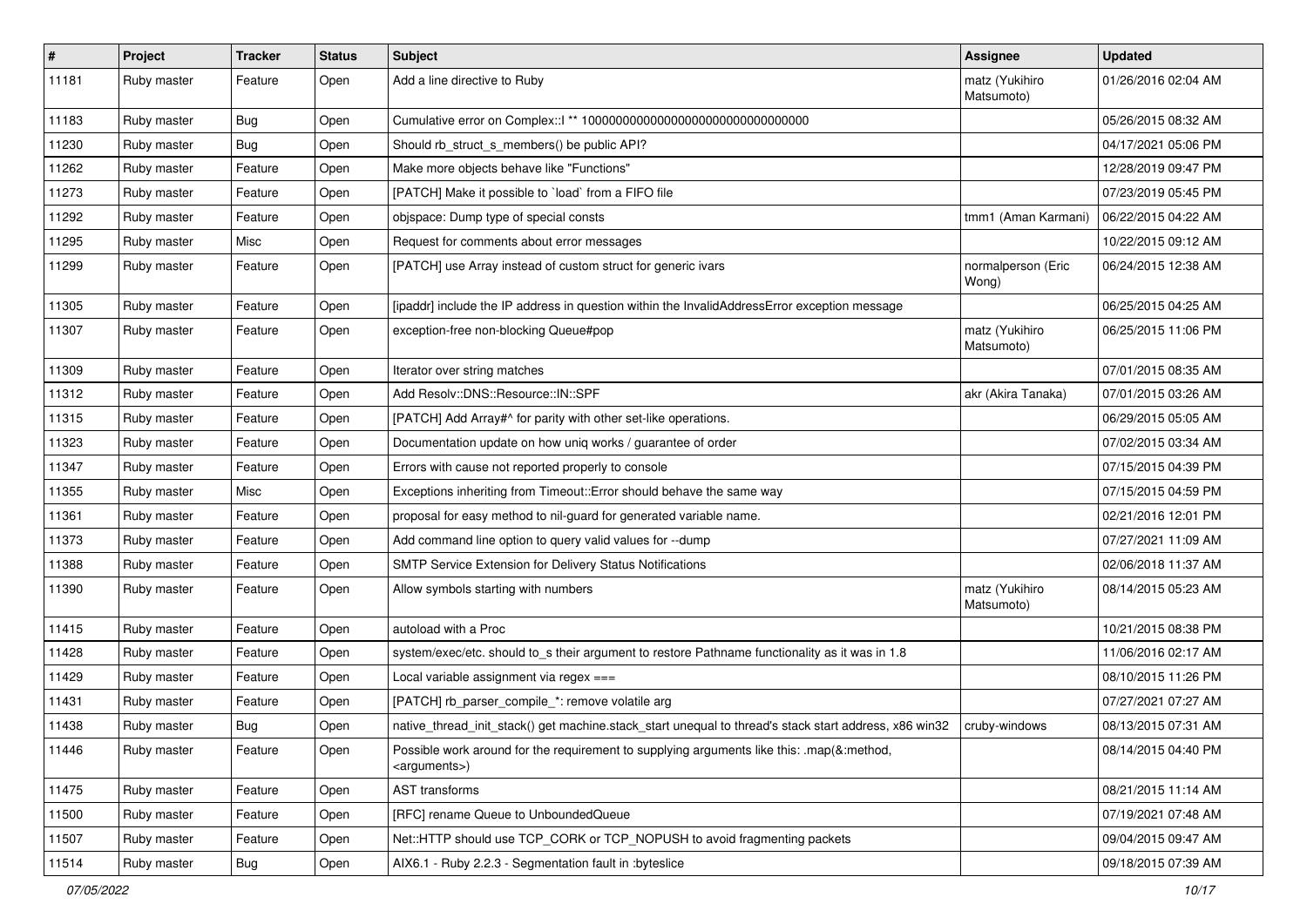| $\vert$ # | Project     | <b>Tracker</b> | <b>Status</b> | <b>Subject</b>                                                                               | <b>Assignee</b>              | <b>Updated</b>      |
|-----------|-------------|----------------|---------------|----------------------------------------------------------------------------------------------|------------------------------|---------------------|
| 11517     | Ruby master | Feature        | Open          | Queue enhancement - conditional pop                                                          | matz (Yukihiro<br>Matsumoto) | 09/17/2015 09:02 PM |
| 11518     | Ruby master | Feature        | Open          | Queue enhancement - promote! and promote all!                                                | matz (Yukihiro<br>Matsumoto) | 09/17/2015 08:40 PM |
| 11539     | Ruby master | Feature        | Open          | Support explicit declaration of volatile instance variables                                  |                              | 01/26/2021 03:30 PM |
| 11550     | Ruby master | Feature        | Open          | Current behaviour of super() is dangerous in the presence of more than one included modules. |                              | 01/20/2016 08:44 AM |
| 11570     | Ruby master | Misc           | Open          | Clarify autoload chaining behavior                                                           |                              | 10/06/2015 04:52 PM |
| 11577     | Ruby master | Feature        | Open          | Add encodeURIComponent compatible API for URI                                                |                              | 10/09/2015 01:40 PM |
| 11582     | Ruby master | <b>Bug</b>     | Open          | On Solaris, Rational#** returns -Infinity for Rational(0) when passed a negative Float       |                              | 10/13/2015 03:12 AM |
| 11583     | Ruby master | Feature        | Open          | Add File#unlink                                                                              |                              | 10/12/2015 05:40 AM |
| 11588     | Ruby master | Feature        | Open          | Implement structured warnings                                                                |                              | 12/06/2015 08:48 PM |
| 11597     | Ruby master | Feature        | Open          | Add Linux-specific setfsuid(2)/setfsgid(2)                                                   |                              | 10/15/2015 10:08 PM |
| 11599     | Ruby master | Feature        | Open          | Dump entries of hash in ObjectSpace                                                          | tmm1 (Aman Karmani)          | 11/24/2015 05:52 PM |
| 11627     | Ruby master | Feature        | Open          | make `nonzero` an alias of `nonzero?`                                                        | matz (Yukihiro<br>Matsumoto) | 12/23/2021 11:43 PM |
| 11629     | Ruby master | Feature        | Open          | Implement Enhanced Mail System Status Codes (rfc1893)                                        |                              | 10/28/2015 10:38 AM |
| 11630     | Ruby master | Feature        | Open          | possibility to serialize Proc or Lambda                                                      |                              | 11/23/2015 01:34 PM |
| 11634     | Ruby master | Feature        | Open          | [PATCH] variable.c (rb_global_tbl): convert to id_table                                      |                              | 10/29/2015 08:11 PM |
| 11660     | Ruby master | Feature        | Open          | a falsy value (similar to js undefined) that facilitates forwarding of default arguments     |                              | 11/05/2019 07:33 PM |
| 11665     | Ruby master | Feature        | Open          | Support nested functions for better code organization                                        |                              | 11/16/2016 03:06 PM |
| 11670     | Ruby master | Feature        | Open          | Show warning to make nested def obsolete                                                     | nobu (Nobuyoshi<br>Nakada)   | 11/09/2015 07:40 AM |
| 11690     | Ruby master | Feature        | Open          | Update Hash during multiple assignment                                                       |                              | 12/10/2015 12:26 PM |
| 11694     | Ruby master | Feature        | Open          | Numeric#nonpositive?, nonnegative?                                                           |                              | 11/16/2015 12:56 AM |
| 11700     | Ruby master | Feature        | Open          | positive flags for reverse lookup to socket                                                  |                              | 11/17/2015 02:48 AM |
| 11710     | Ruby master | Feature        | Open          | [PATCH] Replace Set#merge with Set#merge! and make Set#merge non-mutating.                   | knu (Akinori MUSHA)          | 11/18/2015 07:28 PM |
| 11723     | Ruby master | Feature        | Open          | CGI library should give access to raw request body                                           |                              | 11/20/2015 07:06 PM |
| 11735     | Ruby master | Feature        | Open          | Porting String#squish and String#squish! from Ruby on Rails' Active Support                  | matz (Yukihiro<br>Matsumoto) | 06/24/2016 08:02 AM |
| 11781     | Ruby master | Feature        | Open          | Would it be possible to alias .prepend() towards .unshift() for class Array by default?      |                              | 12/09/2015 12:46 PM |
| 11783     | Ruby master | Misc           | Open          | Do you have any idea if you have a budgets?                                                  |                              | 05/16/2019 09:06 PM |
| 11786     | Ruby master | Feature        | Open          | [PATCH] micro-optimize case dispatch even harder                                             |                              | 12/09/2015 09:58 AM |
| 11796     | Ruby master | Feature        | Open          | [PATCH] Refactor reduce call get_stat()                                                      |                              | 12/09/2015 02:33 PM |
| 11808     | Ruby master | Bug            | Open          | Different behavior between Enumerable#grep and Array#grep                                    | ko1 (Koichi Sasada)          | 10/26/2020 04:36 AM |
| 11815     | Ruby master | Feature        | Open          | Proposal for method `Array#difference`                                                       |                              | 07/20/2020 11:34 PM |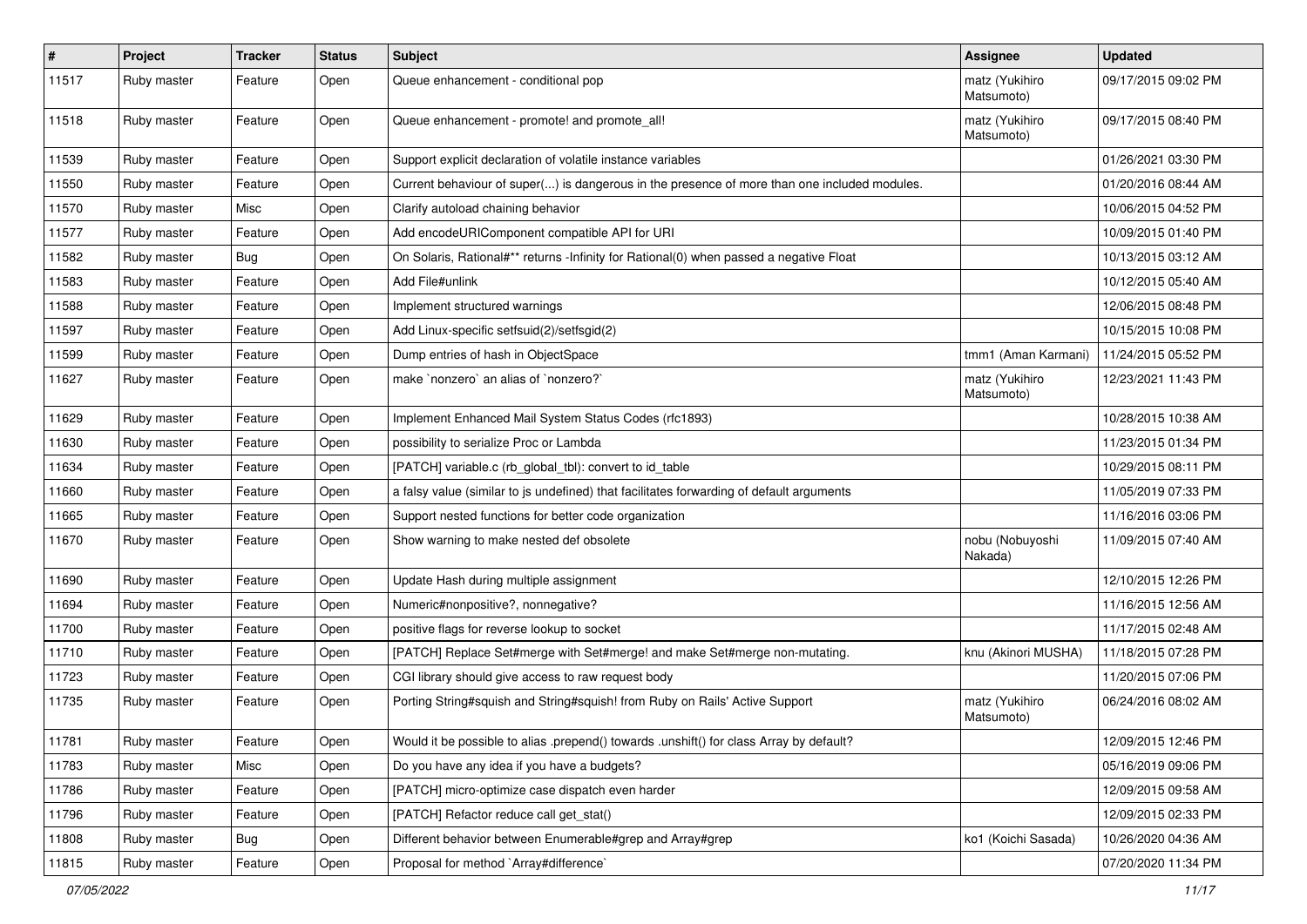| $\sharp$ | Project     | <b>Tracker</b> | <b>Status</b> | <b>Subject</b>                                                                                                                              | <b>Assignee</b>              | <b>Updated</b>      |
|----------|-------------|----------------|---------------|---------------------------------------------------------------------------------------------------------------------------------------------|------------------------------|---------------------|
| 11817    | Ruby master | Feature        | Open          | map.parallel                                                                                                                                |                              | 12/15/2015 04:28 AM |
| 11840    | Ruby master | Bug            | Open          | Error with "make check" on Cygwin                                                                                                           | cruby-cygwin                 | 05/19/2022 08:20 AM |
| 11868    | Ruby master | Feature        | Open          | Proposal for RubyVM::InstructionSequence.compile to return an object containing the syntax error<br>information currently written to STDERR |                              | 04/21/2016 05:49 AM |
| 11882    | Ruby master | Feature        | Open          | Map or NamedMap                                                                                                                             | matz (Yukihiro<br>Matsumoto) | 01/17/2021 01:31 PM |
| 11917    | Ruby master | Feature        | Open          | Add Range#length as an alias for size                                                                                                       |                              | 01/30/2016 07:01 AM |
| 11923    | Ruby master | Feature        | Open          | Put Struct accessors into separate module to allow redefining them in Struct.new's block                                                    |                              | 05/17/2016 06:37 AM |
| 11927    | Ruby master | Feature        | Open          | Return value for `Module#include` and `Module#prepend`                                                                                      |                              | 09/02/2020 12:40 AM |
| 11939    | Ruby master | Feature        | Open          | Syntax sugar to apply a method replace a variable                                                                                           |                              | 01/04/2016 09:49 AM |
| 11987    | Ruby master | Feature        | Open          | daemons can't show the backtrace of rb_bug                                                                                                  |                              | 01/13/2016 10:58 AM |
| 12006    | Ruby master | Feature        | Open          | return IO object from IO#print, IO#puts, IO#close_read, IO#close_write,                                                                     |                              | 01/21/2016 12:42 PM |
| 12008    | Ruby master | Feature        | Open          | Immutable object graphs (a.k.a. deep freeze)                                                                                                |                              | 06/27/2019 10:29 PM |
| 12017    | Ruby master | Feature        | Open          | [PATCH] dedupe string keys from Marshal.load                                                                                                |                              | 01/25/2016 09:02 AM |
| 12019    | Ruby master | Feature        | Open          | Better low-level support for writing concurrent libraries                                                                                   | matz (Yukihiro<br>Matsumoto) | 12/23/2021 11:43 PM |
| 12021    | Ruby master | Feature        | Open          | Final instance variables                                                                                                                    |                              | 12/23/2021 11:43 PM |
| 12023    | Ruby master | Feature        | Open          | Allow ivars to be used as method arguments                                                                                                  |                              | 01/27/2016 09:58 AM |
| 12034    | Ruby master | Feature        | Open          | RegExp does not respect file encoding directive                                                                                             |                              | 02/13/2016 06:41 PM |
| 12041    | Ruby master | Feature        | Open          | Change the initializer of NameError to take a receiver as the third argument                                                                |                              | 02/12/2016 05:37 AM |
| 12057    | Ruby master | Feature        | Open          | Allow methods with 'yield' to be called without a block                                                                                     |                              | 12/23/2021 11:43 PM |
| 12059    | Ruby master | Feature        | Open          | 'Array#single?', 'Hash#single?'                                                                                                             |                              | 02/10/2016 04:02 AM |
| 12064    | Ruby master | Feature        | Open          | Make creation of enc/unicode/casefold.h automatic again                                                                                     | nobu (Nobuyoshi<br>Nakada)   | 02/12/2016 06:13 AM |
| 12077    | Ruby master | Feature        | Open          | Consolidate SSLSocket interface with TCPSocket                                                                                              |                              | 05/17/2016 06:37 AM |
| 12080    | Ruby master | Feature        | Open          | Enumerable#first, Array#last with block                                                                                                     |                              | 04/20/2016 03:51 AM |
| 12083    | Ruby master | Feature        | Open          | \$_ and \$~ by Binding#local_variable_{get,set}                                                                                             |                              | 02/18/2016 04:35 AM |
| 12084    | Ruby master | Feature        | Open          | Class#instance`                                                                                                                             |                              | 12/14/2021 08:52 PM |
| 12086    | Ruby master | Feature        | Open          | using: option for instance_eval etc.                                                                                                        |                              | 12/29/2019 07:46 PM |
| 12094    | Ruby master | Feature        | Open          | parameterized property assignment: $o.prop(arg) = 1$                                                                                        |                              | 03/17/2016 07:05 AM |
| 12110    | Ruby master | Feature        | Open          | Create a method to avoid vacuous truth?                                                                                                     |                              | 03/12/2016 08:01 AM |
| 12113    | Ruby master | Feature        | Open          | Global method inside Delegator causes NameError                                                                                             |                              | 03/01/2016 01:58 AM |
| 12114    | Ruby master | Feature        | Open          | \$VERBOSE = true is being ignored                                                                                                           |                              | 02/26/2016 02:00 PM |
| 12115    | Ruby master | Feature        | Open          | Add Symbol#call to allow to_proc shorthand with arguments                                                                                   |                              | 11/16/2018 09:49 AM |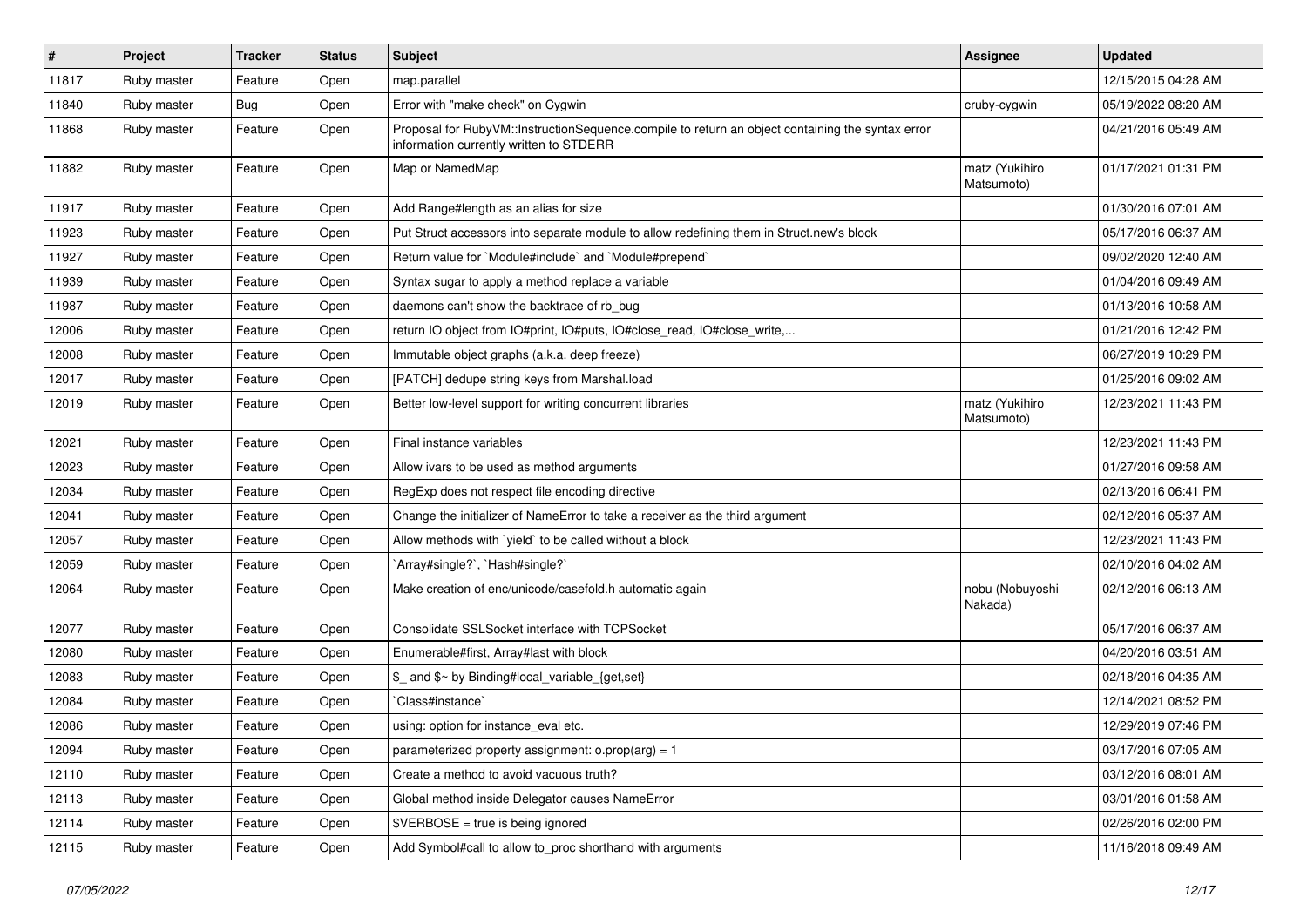| $\vert$ # | Project     | <b>Tracker</b> | <b>Status</b> | Subject                                                                                      | <b>Assignee</b>              | Updated             |
|-----------|-------------|----------------|---------------|----------------------------------------------------------------------------------------------|------------------------------|---------------------|
| 12116     | Ruby master | Feature        | Open          | `Fixnum#divmod`, `Bignum#divmod` with multiple arguments                                     |                              | 03/21/2016 02:00 PM |
| 12125     | Ruby master | Feature        | Open          | Proposal: Shorthand operator for Object#method                                               |                              | 01/07/2022 06:23 PM |
| 12129     | Ruby master | Feature        | Open          | syntactic sugar for dynamic method dispatch `object_expression:method_name_expression(1, 2)` |                              | 03/14/2016 01:35 AM |
| 12134     | Ruby master | Feature        | Open          | Comparison between 'true' and 'false'                                                        |                              | 03/15/2016 12:41 PM |
| 12141     | Ruby master | Feature        | Open          | send and __send_                                                                             |                              | 03/14/2016 01:32 AM |
| 12145     | Ruby master | Feature        | Open          | Aliashood between `size` and `length` is not consistent                                      |                              | 06/27/2019 10:02 PM |
| 12165     | Ruby master | Feature        | Open          | Hash#first. Hash#last                                                                        |                              | 03/12/2016 10:55 AM |
| 12173     | Ruby master | Feature        | Open          | `Time#till_now`                                                                              |                              | 03/16/2016 10:19 AM |
| 12179     | Ruby master | Bug            | Open          | Build failure due to VPATH expansion                                                         |                              | 04/14/2016 01:55 AM |
| 12211     | Ruby master | Feature        | Open          | introduce Date#first_of_month and Date#last_of_month                                         |                              | 03/26/2016 12:58 AM |
| 12214     | Ruby master | Feature        | Open          | Inconsistent behaviour and lack of warnings/errors when referencing duplicated _variables    |                              | 03/24/2016 04:58 PM |
| 12226     | Ruby master | Feature        | Open          | Dir.home with valid named user raises ArgumentError on Windows                               |                              | 05/08/2016 10:06 AM |
| 12244     | Ruby master | Feature        | Open          | Add a way to 'integer - integer % num'                                                       | matz (Yukihiro<br>Matsumoto) | 05/17/2016 06:05 AM |
| 12247     | Ruby master | Feature        | Open          | accept multiple arguments at Array#delete                                                    |                              | 04/04/2016 10:16 PM |
| 12262     | Ruby master | Feature        | Open          | Anti-loop                                                                                    |                              | 04/09/2016 05:30 AM |
| 12272     | Ruby master | Feature        | Open          | Accepting HTML entity name in string literal                                                 |                              | 04/13/2016 05:16 AM |
| 12277     | Ruby master | Misc           | Open          | Coding rule: colum number                                                                    |                              | 04/13/2016 06:32 PM |
| 12280     | Ruby master | <b>Bug</b>     | Open          | IO.copy_stream(IO, IO) fails with "pread() not implemented"                                  |                              | 04/28/2016 05:51 AM |
| 12282     | Ruby master | Feature        | Open          | Hash#dig! for repeated applications of Hash#fetch                                            |                              | 12/28/2018 05:31 AM |
| 12306     | Ruby master | Feature        | Open          | Implement String #blank? #present? and improve #strip and family to handle unicode           | matz (Yukihiro<br>Matsumoto) | 07/22/2018 10:55 PM |
| 12317     | Ruby master | Feature        | Open          | Name space of a module                                                                       |                              | 09/04/2016 04:59 PM |
| 12319     | Ruby master | Feature        | Open          | Module#const_get` does not accept symbol with nested name                                    |                              | 01/04/2020 07:24 PM |
| 12334     | Ruby master | Feature        | Open          | Final/Readonly Support for Fields / Instance Variables                                       |                              | 07/20/2016 01:49 AM |
| 12350     | Ruby master | Feature        | Open          | Introduce Array#find! that raises an error if element not found                              |                              | 07/19/2016 06:20 AM |
| 12378     | Ruby master | Feature        | Open          | arbitrary size Random.new_seed                                                               |                              | 05/13/2016 04:44 PM |
| 12380     | Ruby master | Feature        | Open          | 'Struct' as a subclass of 'Class'                                                            |                              | 05/14/2016 08:28 AM |
| 12403     | Ruby master | Feature        | Open          | Optimise Regexp#match?                                                                       |                              | 05/24/2016 05:54 AM |
| 12416     | Ruby master | Feature        | Open          | struct rb_id_table lacks mark function                                                       |                              | 09/22/2020 07:43 PM |
| 12435     | Ruby master | Feature        | Open          | Using connect_nonblock to open TCP connections in Net::HTTP#connect                          |                              | 06/06/2016 12:42 AM |
| 12455     | Ruby master | Feature        | Open          | Add a way for class String to determine whether it has only numbers / digits or not          |                              | 07/20/2016 03:13 AM |
| 12482     | Ruby master | Feature        | Open          | ArgumentError.new(nil) should give a better description                                      |                              | 06/16/2016 04:18 AM |
| 12500     | Ruby master | <b>Bug</b>     | Open          | TestProcess#test_aspawn_too_long_path fails on mips with "argument too big"                  |                              | 12/29/2019 10:38 AM |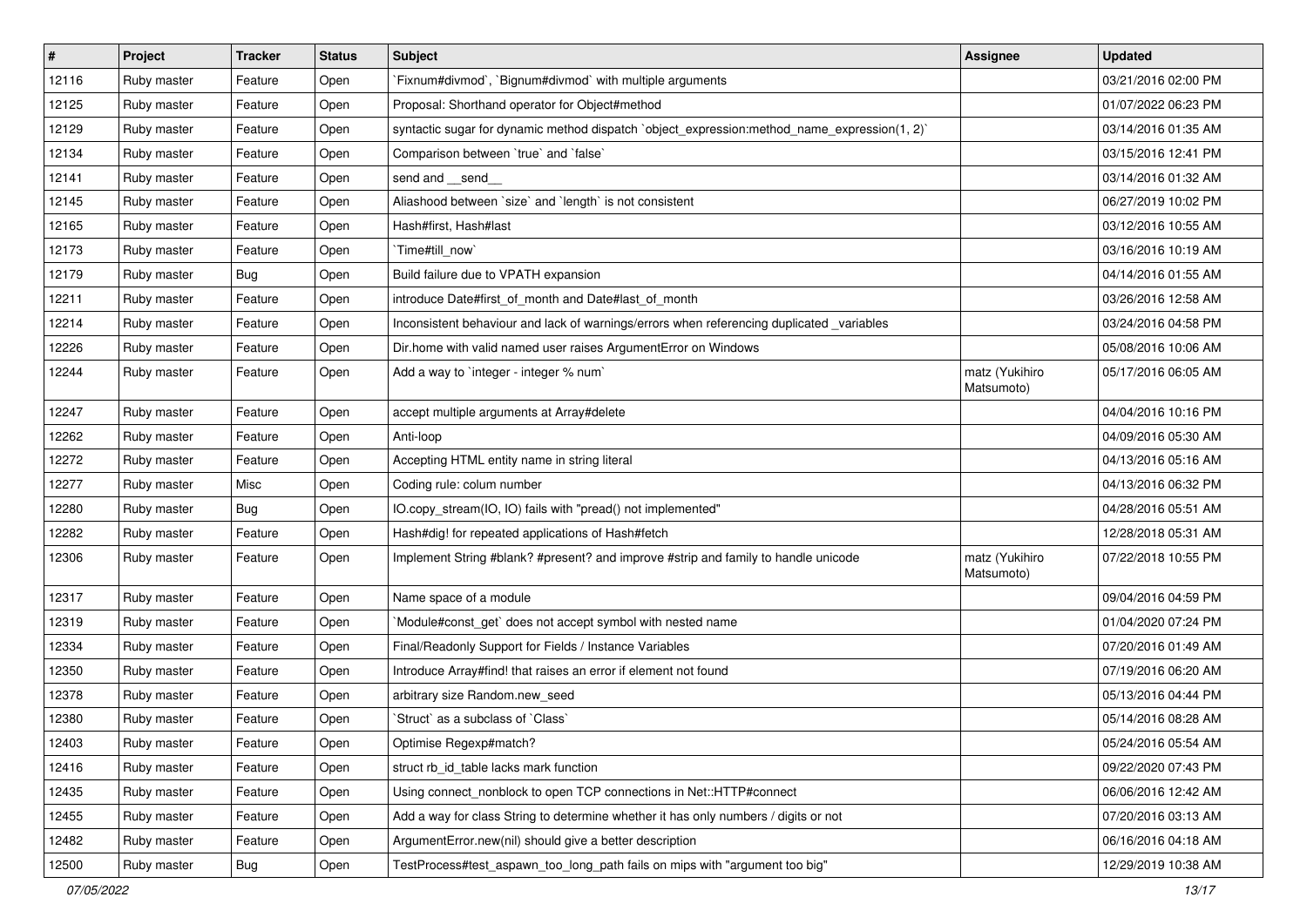| #     | Project     | <b>Tracker</b> | <b>Status</b> | Subject                                                                                                     | <b>Assignee</b>      | <b>Updated</b>      |
|-------|-------------|----------------|---------------|-------------------------------------------------------------------------------------------------------------|----------------------|---------------------|
| 12523 | Ruby master | Feature        | Open          | Object#values_at                                                                                            |                      | 01/05/2020 03:44 PM |
| 12573 | Ruby master | Feature        | Open          | Introduce a straightforward way to discover whether a process is running                                    |                      | 04/19/2017 12:05 PM |
| 12586 | Ruby master | Feature        | Open          | Hash#sample                                                                                                 |                      | 08/10/2016 04:08 AM |
| 12589 | Ruby master | Feature        | Open          | VM performance improvement proposal                                                                         |                      | 02/20/2018 05:00 AM |
| 12595 | Ruby master | Misc           | Open          | Documentation                                                                                               |                      | 07/18/2016 04:39 PM |
| 12625 | Ruby master | Feature        | Open          | TypeError.assert, ArgumentError.assert                                                                      |                      | 08/10/2016 04:36 AM |
| 12648 | Ruby master | Feature        | Open          | Enumerable#sort_by` with descending option                                                                  |                      | 10/05/2017 10:24 AM |
| 12689 | Ruby master | <b>Bug</b>     | Open          | Thread isolation of $$~$ and \$                                                                             |                      | 04/01/2021 08:51 PM |
| 12700 | Ruby master | Feature        | Open          | regexg heredoc support                                                                                      |                      | 11/24/2017 12:53 AM |
| 12731 | Ruby master | Feature        | Open          | rb_path_to_class should call custom const_defined? methods (take 2)                                         |                      | 07/25/2019 06:13 PM |
| 12751 | Ruby master | Misc           | Open          | Incompatibility of Ruby 3                                                                                   |                      | 09/14/2016 12:48 PM |
| 12755 | Ruby master | Feature        | Open          | optimize instruction sequence                                                                               |                      | 09/12/2016 07:05 AM |
| 12790 | Ruby master | Feature        | Open          | Better inspect for stdlib classes                                                                           |                      | 02/27/2017 08:36 PM |
| 12802 | Ruby master | Feature        | Open          | Add BLAKE2 support to Digest                                                                                |                      | 09/02/2019 05:58 AM |
| 12817 | Ruby master | Feature        | Open          | Consider adding method .sample() on class Hash (if this was not yet proposed)                               |                      | 10/11/2016 12:57 AM |
| 12843 | Ruby master | Feature        | Open          | Proposal to add a new method to class File in order to determine the name of the file without any<br>suffix |                      | 10/17/2016 08:56 AM |
| 12852 | Ruby master | <b>Bug</b>     | Open          | URI.parse can't handle non-ascii URIs                                                                       | akira (akira yamada) | 12/12/2016 06:39 PM |
| 12858 | Ruby master | Feature        | Open          | Supporting batch-requiring of files in ruby                                                                 |                      | 10/23/2016 08:05 AM |
| 12867 | Ruby master | Feature        | Open          | Add ability to check validity of a URL                                                                      |                      | 12/23/2021 11:43 PM |
| 12869 | Ruby master | Feature        | Open          | open-uri's open rejects `BOM' in encoding                                                                   |                      | 10/25/2016 05:06 AM |
| 12901 | Ruby master | Feature        | Open          | Anonymous functions without scope lookup overhead                                                           |                      | 01/01/2022 12:30 PM |
| 12928 | Ruby master | Feature        | Open          | Use socket conect_timeout in net stdlib for open_timeout                                                    |                      | 12/02/2019 09:20 PM |
| 12968 | Ruby master | Feature        | Open          | Allow default value via block for Integer(), Float() and Rational()                                         |                      | 06/28/2017 05:53 PM |
| 12969 | Ruby master | Feature        | Open          | Allow optional parameter in String#strip and related                                                        |                      | 01/20/2017 08:19 AM |
| 12985 | Ruby master | Feature        | Open          | HTTP should handle cookies                                                                                  |                      | 06/24/2019 10:38 PM |
| 12986 | Ruby master | Feature        | Open          | HTTP/request basic_auth context should be switched                                                          |                      | 06/24/2019 10:38 PM |
| 12992 | Ruby master | Feature        | Open          | ArgumentError if hostname is missing                                                                        |                      | 07/27/2021 11:40 AM |
| 13006 | Ruby master | Feature        | Open          | backtrace of thread killer                                                                                  |                      | 12/06/2016 01:11 AM |
| 13026 | Ruby master | Feature        | Open          | Public singleton methods                                                                                    |                      | 02/22/2017 06:53 PM |
| 13048 | Ruby master | Feature        | Open          | Better way to do Regexp.new(Regexp.escape("some string"))                                                   |                      | 01/20/2017 04:01 AM |
| 13072 | Ruby master | Misc           | Open          | Current state of date standard library                                                                      |                      | 09/02/2017 05:38 PM |
| 13095 | Ruby master | Feature        | Open          | [PATCH] io.c (rb_f_syscall): remove deprecation notice                                                      |                      | 03/26/2017 06:21 AM |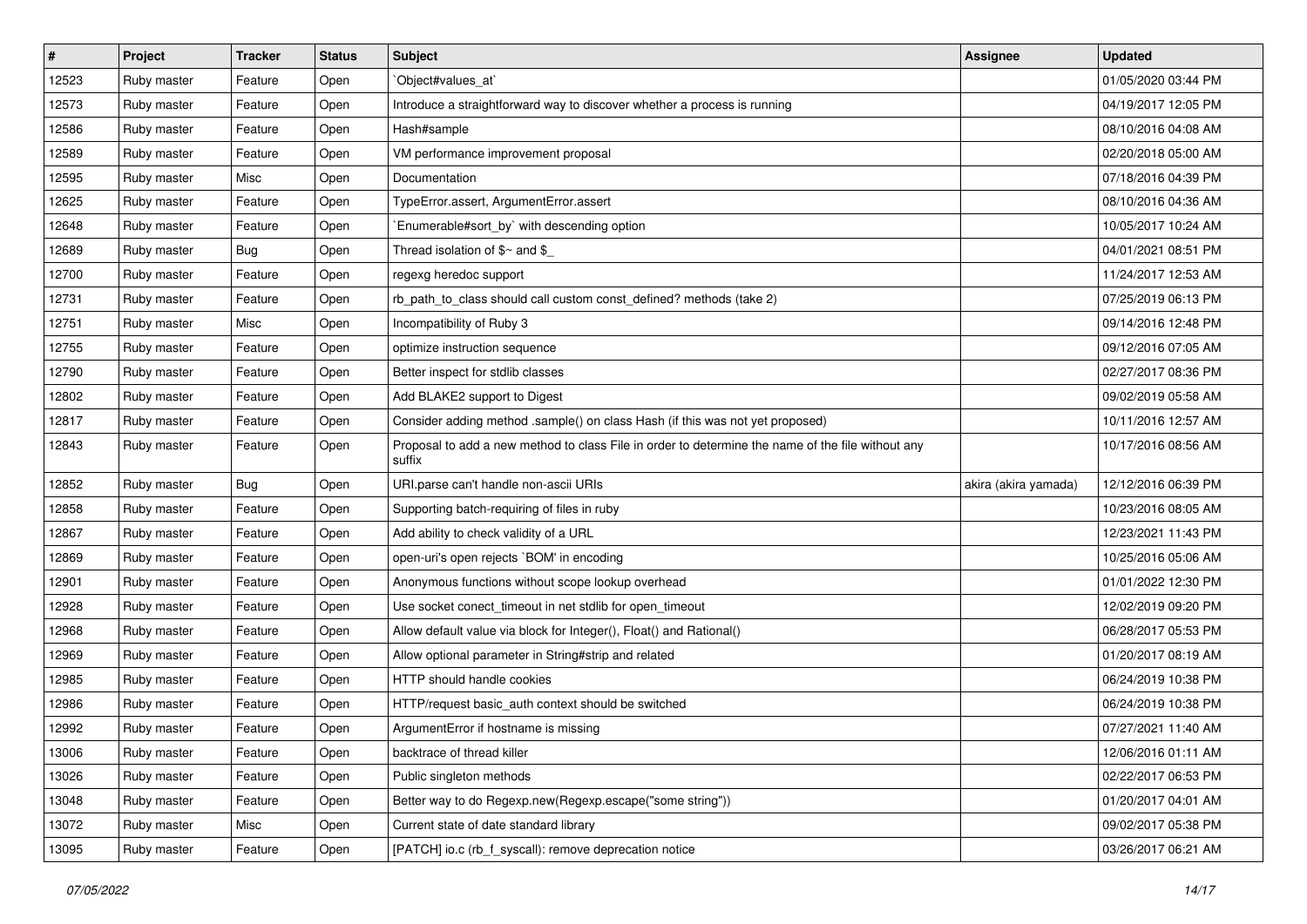| #     | Project     | <b>Tracker</b> | <b>Status</b> | Subject                                                                                | <b>Assignee</b>               | <b>Updated</b>      |
|-------|-------------|----------------|---------------|----------------------------------------------------------------------------------------|-------------------------------|---------------------|
| 13103 | Ruby master | Feature        | Open          | [PATCH] random.c: use "__NR_" syscall prefix on Linux (instead of "SYS_")              |                               | 01/11/2017 10:51 PM |
| 13108 | Ruby master | Feature        | Open          | [Doc Request] Explicitly document Range#sum                                            |                               | 01/05/2017 11:50 PM |
| 13124 | Ruby master | Feature        | Open          | Should #puts convert to external encoding?                                             |                               | 12/01/2017 06:45 PM |
| 13151 | Ruby master | Bug            | Open          | File.writable? doesn't report correctly if a directory is writable on Windows.         |                               | 01/23/2017 05:46 PM |
| 13153 | Ruby master | Feature        | Open          | Inconsistent sprintf formatting for 0 value                                            |                               | 09/29/2020 03:30 PM |
| 13164 | Ruby master | <b>Bug</b>     | Open          | A second `SystemStackError` exception results in `Segmentation fault (core dumped)`    |                               | 04/14/2017 01:05 PM |
| 13174 | Ruby master | Feature        | Open          | Smaller id table on 64bit platform                                                     |                               | 01/31/2017 02:05 PM |
| 13209 | Ruby master | Misc           | Open          | fact.rb in ruby/sample variations                                                      |                               | 02/14/2017 12:10 AM |
| 13211 | Ruby master | Feature        | Open          | Hash#delete taking a splat                                                             |                               | 04/29/2017 08:41 PM |
| 13240 | Ruby master | Feature        | Open          | Change Unicode property implementation in Onigmo from inversion lists to direct lookup |                               | 02/22/2017 08:01 AM |
| 13241 | Ruby master | Feature        | Open          | Method(s) to access Unicode properties for characters/strings                          |                               | 08/08/2019 08:10 PM |
| 13245 | Ruby master | Feature        | Open          | [PATCH] reject inter-thread TLS modification                                           |                               | 09/12/2017 12:54 PM |
| 13259 | Ruby master | Feature        | Open          | Kernel#Date                                                                            |                               | 02/28/2017 12:09 PM |
| 13263 | Ruby master | Feature        | Open          | Add companion integer nth-root method to recent Integer#isqrt                          |                               | 04/05/2017 12:49 AM |
| 13314 | Ruby master | Feature        | Open          | $dig =$                                                                                |                               | 03/14/2017 12:55 PM |
| 13333 | Ruby master | Feature        | Open          | block to yield                                                                         |                               | 05/19/2017 09:01 AM |
| 13342 | Ruby master | Feature        | Open          | Improve yielding block performance                                                     |                               | 06/24/2019 08:33 PM |
| 13374 | Ruby master | Feature        | Open          | Fix one of performance regressions in method calling                                   |                               | 06/24/2019 08:32 PM |
| 13378 | Ruby master | Feature        | Open          | Eliminate 4 of 8 syscalls when requiring file by absolute path                         | nobu (Nobuyoshi<br>Nakada)    | 06/16/2017 07:57 AM |
| 13383 | Ruby master | Feature        | Open          | [PATCH] Module#source_location                                                         | ioquatix (Samuel<br>Williams) | 01/09/2020 05:16 AM |
| 13385 | Ruby master | Feature        | Open          | [PATCH] Make Resolv::DNS::Name validation similar to host and dig commands             | akr (Akira Tanaka)            | 06/16/2017 08:04 AM |
| 13395 | Ruby master | Feature        | Open          | Add a method to check for not nil                                                      |                               | 09/30/2017 12:53 PM |
| 13434 | Ruby master | Feature        | Open          | better method definition in C API                                                      |                               | 07/13/2017 07:41 AM |
| 13436 | Ruby master | Feature        | Open          | Improve performance of Array# <= > with Fixnum/Float/String elements                   |                               | 06/24/2019 08:26 PM |
| 13482 | Ruby master | Feature        | Open          | Improve performance of "set instance variable"                                         |                               | 06/24/2019 08:25 PM |
| 13485 | Ruby master | <b>Bug</b>     | Open          | MinGW TestEnumerable#test callcc SEGV info                                             |                               | 04/19/2017 04:17 PM |
| 13497 | Ruby master | Misc           | Open          | Docs, code samples, Ripper example                                                     |                               | 04/23/2017 04:27 AM |
| 13500 | Ruby master | Bug            | Open          | MinGW TestArity#test_proc_err_mess stops testing                                       |                               | 04/26/2017 03:27 PM |
| 13502 | Ruby master | Feature        | Open          | remove unused Array#to_s implementation                                                |                               | 07/27/2021 11:41 AM |
| 13506 | Ruby master | Feature        | Open          | Improve performance of Complex#{+,-,*,/,**,abs2}                                       |                               | 06/24/2019 08:21 PM |
| 13507 | Ruby master | Feature        | Open          | Improve performance of some Complex methods where call Numeric#real? internally        |                               | 06/24/2019 08:21 PM |
| 13512 | Ruby master | Feature        | Open          | <b>System Threads</b>                                                                  | ko1 (Koichi Sasada)           | 07/14/2017 07:08 AM |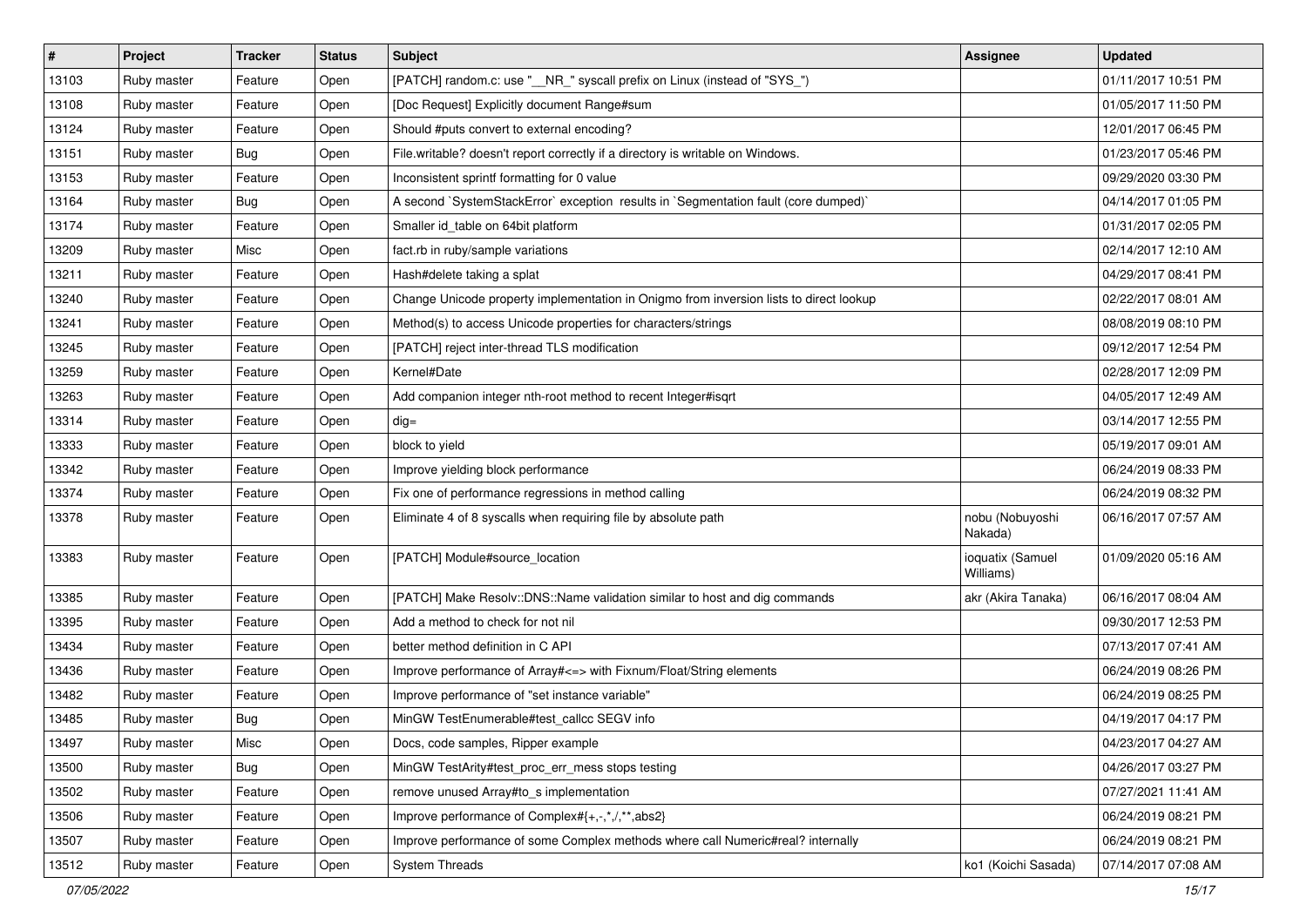| #     | Project     | <b>Tracker</b> | <b>Status</b> | Subject                                                                                                                                                                                    | <b>Assignee</b>                   | <b>Updated</b>      |
|-------|-------------|----------------|---------------|--------------------------------------------------------------------------------------------------------------------------------------------------------------------------------------------|-----------------------------------|---------------------|
| 13514 | Ruby master | Feature        | Open          | [PATCH] thread_pthread.c (native_sleep): preserve old unblock function                                                                                                                     |                                   | 07/27/2021 11:41 AM |
| 13542 | Ruby master | Bug            | Open          | MinGW trunk Builds - Summary of Issues                                                                                                                                                     |                                   | 05/19/2017 07:04 PM |
| 13557 | Ruby master | Feature        | Open          | there's no way to pass backtrace locations as a massaged backtrace                                                                                                                         |                                   | 06/24/2019 08:21 PM |
| 13571 | Ruby master | Bug            | Open          | Script arguments, encoding, windows / MinGW                                                                                                                                                |                                   | 11/12/2017 10:53 PM |
| 13574 | Ruby master | Feature        | Open          | Method redefinition warning                                                                                                                                                                |                                   | 08/25/2019 06:11 PM |
| 13576 | Ruby master | Feature        | Open          | File#to_path shall be deleted                                                                                                                                                              |                                   | 06/24/2019 08:20 PM |
| 13620 | Ruby master | Feature        | Open          | Simplifying MRI's build system: always make install                                                                                                                                        |                                   | 07/08/2018 09:41 AM |
| 13626 | Ruby master | Feature        | Open          | Add String#byteslice!                                                                                                                                                                      |                                   | 07/03/2018 11:07 PM |
| 13634 | Ruby master | Misc           | Open          | NilClass is lying about respond_to?(:clone)                                                                                                                                                |                                   | 06/06/2017 08:27 AM |
| 13639 | Ruby master | Feature        | Open          | Add "RTMIN" and "RTMAX" to Signal.list                                                                                                                                                     |                                   | 08/31/2017 09:06 AM |
| 13644 | Ruby master | Bug            | Open          | Windows - Setting Time.now                                                                                                                                                                 |                                   | 06/11/2017 03:43 AM |
| 13645 | Ruby master | Feature        | Open          | Syntactic sugar for indexing when using the safe navigation operator                                                                                                                       |                                   | 04/16/2019 03:00 PM |
| 13668 | Ruby master | Feature        | Open          | Show / log test-all skips in CI here or at http://rubyci.org/?                                                                                                                             |                                   | 06/20/2017 03:30 AM |
| 13681 | Ruby master | Feature        | Open          | Ruby digest init fails in FIPS mode when built against OpenSSL ~> 1.0.1                                                                                                                    |                                   | 07/04/2017 05:17 PM |
| 13696 | Ruby master | Feature        | Open          | Add exchange and noreplace options to File.rename                                                                                                                                          | Glass_saga (Masaki<br>Matsushita) | 12/01/2017 04:34 PM |
| 13697 | Ruby master | Feature        | Open          | [PATCH]: futex based thread primitives                                                                                                                                                     | kosaki (Motohiro<br>KOSAKI)       | 01/28/2018 11:41 PM |
| 13719 | Ruby master | Feature        | Open          | [PATCH] net/http: allow existing socket arg for Net::HTTP.start                                                                                                                            |                                   | 09/12/2020 09:45 PM |
| 13733 | Ruby master | Feature        | Open          | Dump the delegator instead of the delegated object                                                                                                                                         |                                   | 06/29/2018 05:09 PM |
| 13750 | Ruby master | Feature        | Open          | Improve String#casecmp? and Symbol#casecmp? performance with ASCII string                                                                                                                  |                                   | 01/24/2021 07:12 AM |
| 13763 | Ruby master | Feature        | Open          | Trigger "unused variable warning" for unused variables in parameter lists                                                                                                                  |                                   | 11/28/2017 04:49 AM |
| 13765 | Ruby master | Feature        | Open          | Add Proc#bind                                                                                                                                                                              |                                   | 07/26/2017 01:31 PM |
| 13787 | Ruby master | Misc           | Open          | The path to Ruby 3.x - would it be useful to have a separate thread here at the tracker, for discussions<br>and issues and ideas related to ruby 3.x?                                      |                                   | 08/08/2017 08:29 AM |
| 13795 | Ruby master | Feature        | Open          | Hash#select return type does not match Hash#find_all                                                                                                                                       |                                   | 06/24/2019 06:33 PM |
| 13804 | Ruby master | Misc           | Open          | Protected methods cannot be overridden                                                                                                                                                     |                                   | 08/10/2017 09:41 PM |
| 13805 | Ruby master | Feature        | Open          | Make refinement scoping to be like that of constants                                                                                                                                       |                                   | 08/13/2017 10:52 PM |
| 13820 | Ruby master | Feature        | Open          | Add a nil coalescing operator                                                                                                                                                              |                                   | 03/16/2021 03:34 PM |
| 13860 | Ruby master | Feature        | Open          | A proposal for a new, simpler class-method addition to Time - for the time being calling it Time.date()<br>but another name is fine; and the ability to omit '%' tokens as arguments to it |                                   | 02/21/2018 12:57 PM |
| 13869 | Ruby master | Feature        | Open          | Filter non directories from Dir.glob                                                                                                                                                       |                                   | 10/20/2017 01:58 AM |
| 13881 | Ruby master | Feature        | Open          | Use getcontext/setcontext on OS X                                                                                                                                                          |                                   | 09/08/2017 09:13 AM |
| 13890 | Ruby master | Feature        | Open          | Allow a regexp as an argument to 'count', to count more interesting things than single characters                                                                                          |                                   | 12/30/2017 04:37 AM |